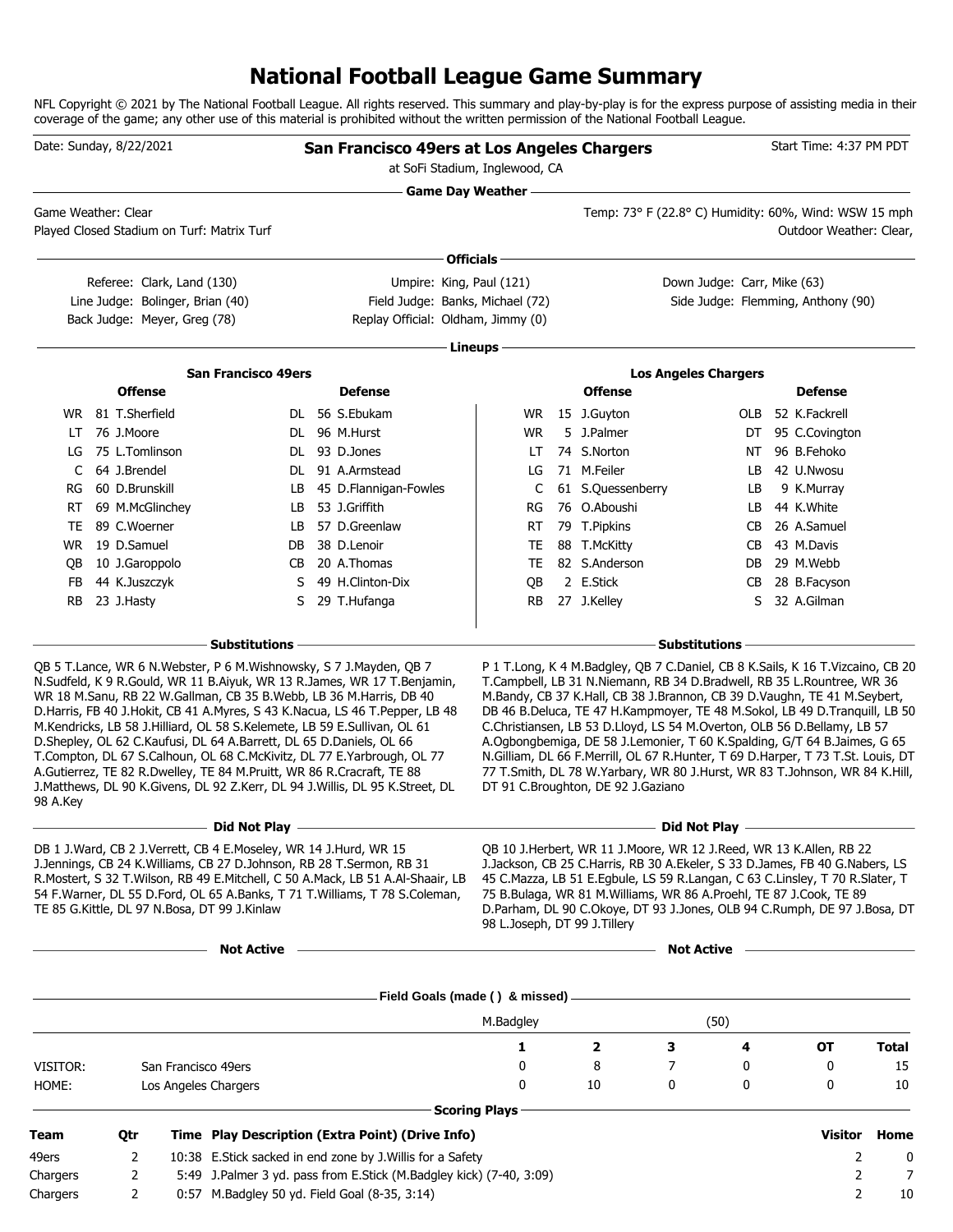# **National Football League Game Summary**

NFL Copyright © 2021 by The National Football League. All rights reserved. This summary and play-by-play is for the express purpose of assisting media in their coverage of the game; any other use of this material is prohibited without the written permission of the National Football League.

| 49ers                   |  | 0:12 M.Sanu 5 yd. pass from T.Lance (kick failed, hru) (6-75, 0:45)   |            |  |
|-------------------------|--|-----------------------------------------------------------------------|------------|--|
| 49ers                   |  | 5:01 T.Benjamin 16 yd. pass from T.Lance (R.Gould kick) (11-63, 6:28) |            |  |
| Paid Attendance: 68,327 |  |                                                                       | Time: 3:14 |  |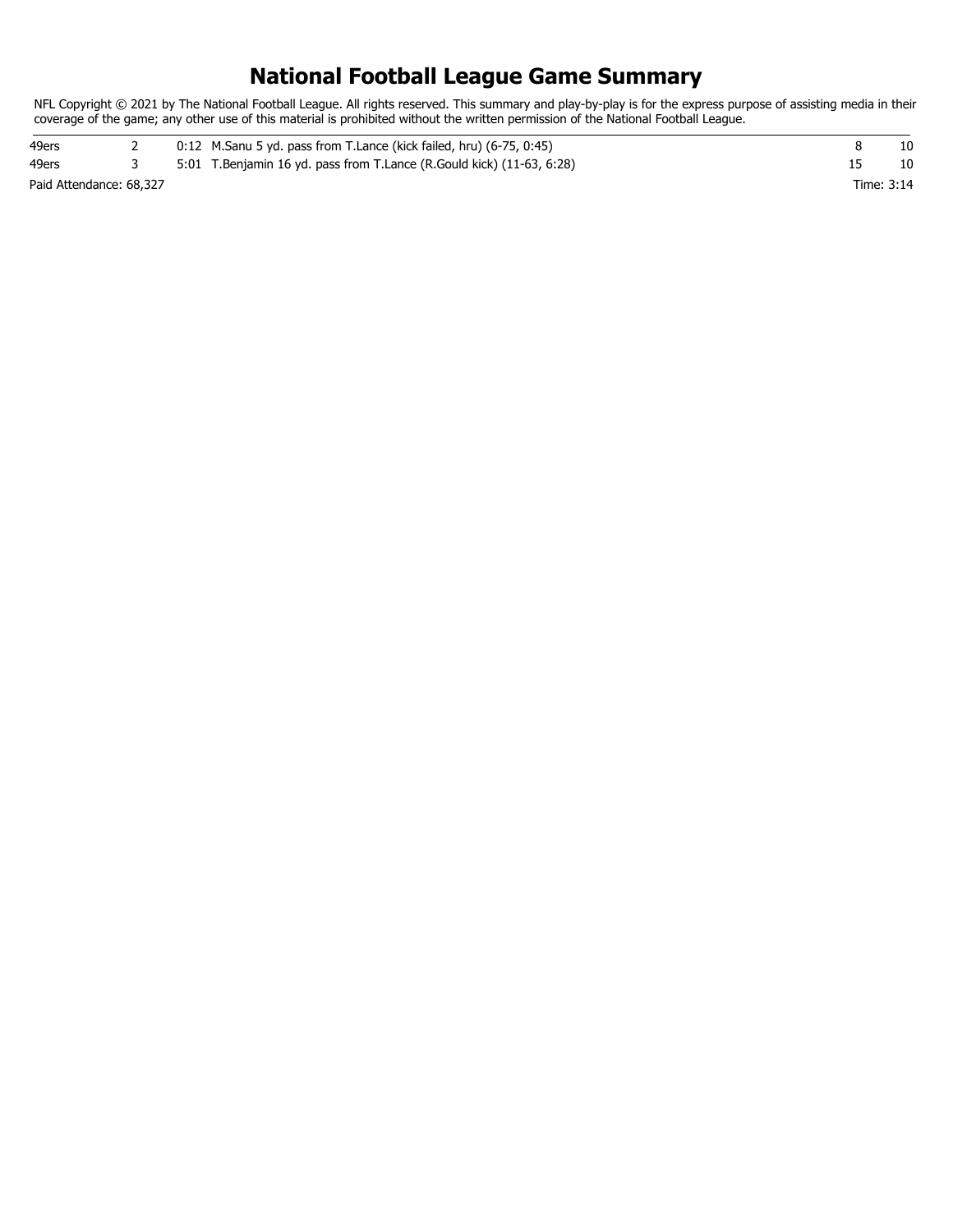# **Final Individual Statistics**

|                                               |           | <b>San Francisco 49ers</b> |                |              |             |              |                |                       |                      |    |                        |           |                   |              | <b>Los Angeles Chargers</b> |                   |                |             |
|-----------------------------------------------|-----------|----------------------------|----------------|--------------|-------------|--------------|----------------|-----------------------|----------------------|----|------------------------|-----------|-------------------|--------------|-----------------------------|-------------------|----------------|-------------|
| <b>RUSHING</b>                                |           |                            | <b>ATT</b>     | YDS          | <b>AVG</b>  |              | LG             | TD                    | <b>RUSHING</b>       |    |                        |           |                   | <b>ATT</b>   | YDS                         | <b>AVG</b>        | LG             | <b>TD</b>   |
| W.Gallman                                     |           |                            | 15             | 72           | 4.8         |              | 12             | 0                     | E.Stick              |    |                        |           |                   | 3            | 15                          | 5.0               | 11             | 0           |
| J.Hasty                                       |           |                            | 19             | 58           | 3.1         |              | 7              | 0                     | L.Rountree           |    |                        |           |                   | 8            | 12                          | 1.5               | 7              | 0           |
| J.Garoppolo                                   |           |                            | 1              | 10           | 10.0        |              | 10             | 0                     | D.Bradwell           |    |                        |           |                   | 2            | 11                          | 5.5               | 6              | 0           |
| T.Lance                                       |           |                            | 1              | 8            | 8.0         |              | 8              | 0                     | J.Kelley             |    |                        |           |                   | 7            | 9                           | 1.3               | 7              | 0           |
| N.Sudfeld                                     |           |                            | 1              | 0            | 0.0         |              | 0              | 0                     | C.Daniel             |    |                        |           |                   | 1            | 5                           | 5.0               | 5              | 0           |
|                                               |           |                            |                |              |             |              |                |                       | K.Hill               |    |                        |           |                   | 1            | 1                           | 1.0               | 1              | 0           |
| Total                                         |           |                            | 37             | 148          | 4.0         |              | 12             | 0                     | Total                |    |                        |           |                   | 22           | 53                          | 2.4               | 11             | 0           |
| <b>PASSING</b>                                | ATT       | <b>CMP</b>                 | <b>YDS</b>     | SK/YD        | TD          | LG           | ΙN             | RT                    | <b>PASSING</b>       |    |                        | ATT       | <b>CMP</b>        | <b>YDS</b>   | <b>SK/YD</b>                | TD                | LG IN          | <b>RT</b>   |
| T.Lance                                       | 14        | 8                          | 102            | 2/8          | 2           | 41           | 1              | 89.9                  | C.Daniel             |    |                        | 21        | 14                | 60           | 2/27                        | 0                 | 1<br>14        | 50.3        |
| J.Garoppolo                                   | 6         | 3                          | 15             | 0/0          | 0           | 9            | 1              | 16.7                  | E.Stick              |    |                        | 14        | 10                | 85           | 3/9                         | 1                 | 39<br>0        | 110.7       |
| N.Sudfeld                                     | 5         | 3                          | 24             | 0/0          | 0           | 12           | 0              | 72.1                  |                      |    |                        |           |                   |              |                             |                   |                |             |
| Total                                         | 25        | 14                         | 141            | 2/8          | 2           | 41           | 2              | 65.6                  | Total                |    |                        | 35        | 24                | 145          | 5/36                        | 1                 | 39<br>1        | 74.1        |
| <b>PASS RECEIVING</b>                         |           | <b>TAR</b>                 | <b>REC</b>     | <b>YDS</b>   | <b>AVG</b>  |              | LG             | <b>TD</b>             |                      |    | <b>PASS RECEIVING</b>  |           | <b>TAR</b>        | <b>REC</b>   | <b>YDS</b>                  | <b>AVG</b>        | LG             | <b>TD</b>   |
| J.Hasty                                       |           | 3                          | 3              | 21           | 7.0         |              | 12             | 0                     | K.Hill               |    |                        |           | 7                 | 4            | 18                          | 4.5               | 8              | 0           |
| T.Sherfield                                   |           | 2                          | 2              | 50           | 25.0        |              | 41             | 0                     | L.Rountree           |    |                        |           | 4                 | 4            | 15                          | 3.8               | 6              | 0           |
| T.Benjamin                                    |           | 2                          | $\overline{2}$ | 24           | 12.0        |              | 16             | 1                     | T.Johnson            |    |                        |           | 6                 | 4            | 11                          | 2.8               | 7              | 0           |
| R.James                                       |           | 3                          | $\overline{2}$ | 16           | 8.0         |              | 11             | 0                     | D.Bradwell           |    |                        |           | 5                 | 4            | 9                           | 2.3               | 3              | 0           |
| D.Samuel                                      |           | 2                          | 1              | 9            | 9.0         |              | 9              | 0                     | J.Kelley             |    |                        |           | 2                 | 2            | 12                          | 6.0               | 7              | 0           |
| K.Juszczyk                                    |           | 1                          | 1              | 9            | 9.0         |              | 9              | 0                     | J.Guyton             |    |                        |           | 1                 | 1            | 39                          | 39.0              | 39             | 0           |
| M.Sanu                                        |           | 2                          | 1              | 5            | 5.0         |              | 5              | 1                     | J.Hurst              |    |                        |           | 2                 | 1            | 14                          | 14.0              | 14             | 0           |
| C.Woerner                                     |           | 2                          | 1              | 4            | 4.0         |              | 4              | 0                     | M.Bandy              |    |                        |           | 1                 | 1            | 10                          | 10.0              | 10             | 0           |
| <b>B.Aiyuk</b>                                |           | 3                          | 1              | 3            | 3.0         |              | 3              | 0                     | S.Anderson           |    |                        |           | 3                 | 1            | 7                           | 7.0               | 7              | 0           |
| W.Gallman                                     |           | 1                          | 0              | 0            | 0.0         |              | 0              | 0                     | T.McKitty            |    |                        |           | 1                 | 1            | 7                           | 7.0               | 7              | 0           |
| N.Webster                                     |           | 1                          | 0              | 0            | 0.0         |              | 0              | 0                     | J.Palmer             |    |                        |           | 1                 | 1            | 3                           | 3.0               | 3              | 1           |
| Total                                         |           | 22                         | 14             | 141          | 10.1        |              | 41             | 2                     | Total                |    |                        |           | 33                | 24           | 145                         | 6.0               | 39             | 1           |
| <b>INTERCEPTIONS</b>                          |           |                            | <b>NO</b>      | <b>YDS</b>   | <b>AVG</b>  |              | LG             | <b>TD</b>             |                      |    | <b>INTERCEPTIONS</b>   |           |                   | <b>NO</b>    | <b>YDS</b>                  | <b>AVG</b>        | LG             | <b>TD</b>   |
| J.Mayden                                      |           |                            | 1              | 16           | 16.0        |              | 16             | 0                     | T.Campbell           |    |                        |           |                   | 1            | 7                           | 7.0               | 7              | $\mathbf 0$ |
|                                               |           |                            |                |              |             |              |                |                       | A.Samuel             |    |                        |           |                   | 1            | 0                           | 0.0               | 0              | 0           |
| Total                                         |           |                            | 1              | 16           | 16.0        |              | 16             | 0                     | Total                |    |                        |           |                   | 2            | 7                           | 3.5               | 7              | 0           |
| <b>PUNTING</b>                                | <b>NO</b> | <b>YDS</b>                 | <b>AVG</b>     | NET          | TΒ          |              | <b>IN20</b>    | LG                    | <b>PUNTING</b>       |    |                        | <b>NO</b> | <b>YDS</b>        | <b>AVG</b>   | <b>NET</b>                  | TВ                | <b>IN20</b>    | LG          |
| M.Wishnowsky                                  | 7         | 326                        | 46.6           | 38.9         | 1           |              | $\overline{2}$ | 59                    | T.Long               |    |                        | 7         | 308               | 44.0         | 36.3                        | 0                 | 3              | 53          |
| Total                                         | 7         | 326                        | 46.6           | 38.9         | 1           |              | 2              | 59                    | Total                |    |                        | 7         | 308               | 44.0         | 36.3                        | 0                 | 3              | 53          |
| <b>PUNT RETURNS</b>                           |           | <b>NO</b>                  | <b>YDS</b>     | <b>AVG</b>   | FC          |              | LG             | TD                    | <b>PUNT RETURNS</b>  |    |                        |           | NO                | <b>YDS</b>   | <b>AVG</b>                  | FC                | LG             | <b>TD</b>   |
| R.James                                       |           | $\overline{2}$             | 42             | 21.0         | 0           |              | 32             | 0                     | M.Bandy              |    |                        |           | 2                 | 23           | 11.5                        | 1                 | 13             | 0           |
| T.Benjamin                                    |           | 1                          | 12             | 12.0         | 1           |              | 12             | 0                     | J.Guyton             |    |                        |           | $\mathbf{1}$      | 8            | 8.0                         | 0                 | 8              | 0           |
| R.Cracraft                                    |           | 0                          | $\mathbf{0}$   | 0.0          | 2           |              | 0              | 0                     | K.Hill               |    |                        |           | 1                 | 3            | 3.0                         | 0                 | 3              | 0           |
| [OUT OF BOUNDS]                               |           | $\mathbf{1}$               | 0              | 0.0          | 0           |              | 0              | 0                     |                      |    | [OUT OF BOUNDS]        |           | $\mathbf{1}$      | 0            | 0.0                         | 0                 | 0              | 0           |
| Total                                         |           | 3                          | 54             | 18.0         | 3           |              | 32             | 0                     | [TOUCHBACK]<br>Total |    |                        |           | $\mathbf{1}$<br>4 | 0<br>34      | 0.0<br>8.5                  | 0<br>$\mathbf{1}$ | 0<br>13        | 0<br>0      |
| <b>KICKOFF RETURNS</b>                        |           | <b>NO</b>                  | <b>YDS</b>     | <b>AVG</b>   | FC          |              | LG             | TD                    |                      |    | <b>KICKOFF RETURNS</b> |           | <b>NO</b>         | <b>YDS</b>   | <b>AVG</b>                  | FC                | LG             | TD          |
| N.Webster                                     |           | 1                          | 27             | 27.0         | 0           |              | 27             | 0                     | K.Hill               |    |                        |           | $\mathbf{1}$      | 18           | 18.0                        | 0                 | 18             | 0           |
| R.James                                       |           | $\mathbf{1}$               | 13             | 13.0         | 0           |              | 13             | 0                     | [TOUCHBACK]          |    |                        |           | $\overline{2}$    | $\mathbf 0$  | 0.0                         | 0                 | 0              | 0           |
| [TOUCHBACK]                                   |           | 2                          | 0              | 0.0          | 0           |              | 0              | 0                     |                      |    |                        |           |                   |              |                             |                   |                |             |
| Total                                         |           | $\overline{2}$             | 40             | 20.0         | 0           |              | 27             | 0                     | Total                |    |                        |           | $\mathbf{1}$      | 18           | 18.0                        | 0                 | 18             | 0           |
| <b>San Francisco 49ers</b>                    |           |                            |                |              |             |              |                |                       |                      |    |                        |           |                   |              |                             |                   |                |             |
| <b>FUMBLES</b>                                |           |                            |                | <b>FUM</b>   | <b>LOST</b> |              |                | <b>OWN-REC YDS</b>    |                      | TD | <b>FORCED</b>          |           | <b>OPP-REC</b>    | <b>YDS</b>   | TD                          |                   | <b>OUT-BDS</b> |             |
| N.Sudfeld                                     |           |                            |                | $\mathbf{1}$ |             | $\mathbf{1}$ |                | 0                     | $-2$                 | 0  | $\mathbf{0}$           |           | 0                 | $\mathbf{0}$ | $\mathbf 0$                 |                   | $\mathbf 0$    |             |
| Total                                         |           |                            |                | 1            |             | 1            |                | 0                     | $-2$                 | 0  | 0                      |           | 0                 | $\mathbf{0}$ | 0                           |                   | 0              |             |
| <b>Los Angeles Chargers</b><br><b>FUMBLES</b> |           |                            |                |              | FUM LOST    |              |                | <b>OWN-REC YDS TD</b> |                      |    | <b>FORCED</b>          |           | <b>OPP-REC</b>    | <b>YDS</b>   | <b>TD</b>                   |                   | <b>OUT-BDS</b> |             |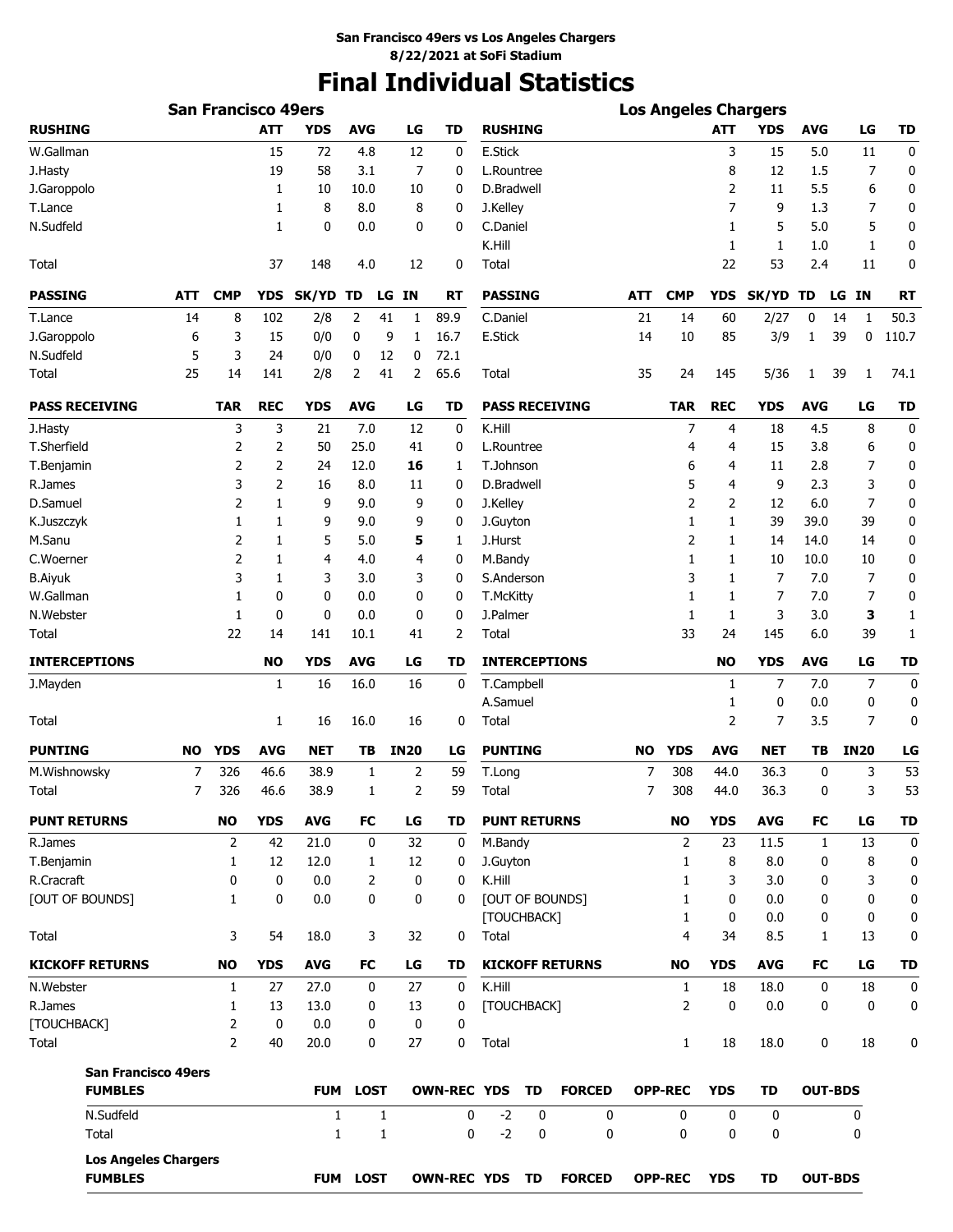# **Final Individual Statistics**

| C.Christiansen |  |  |  |  |  |
|----------------|--|--|--|--|--|
| Total          |  |  |  |  |  |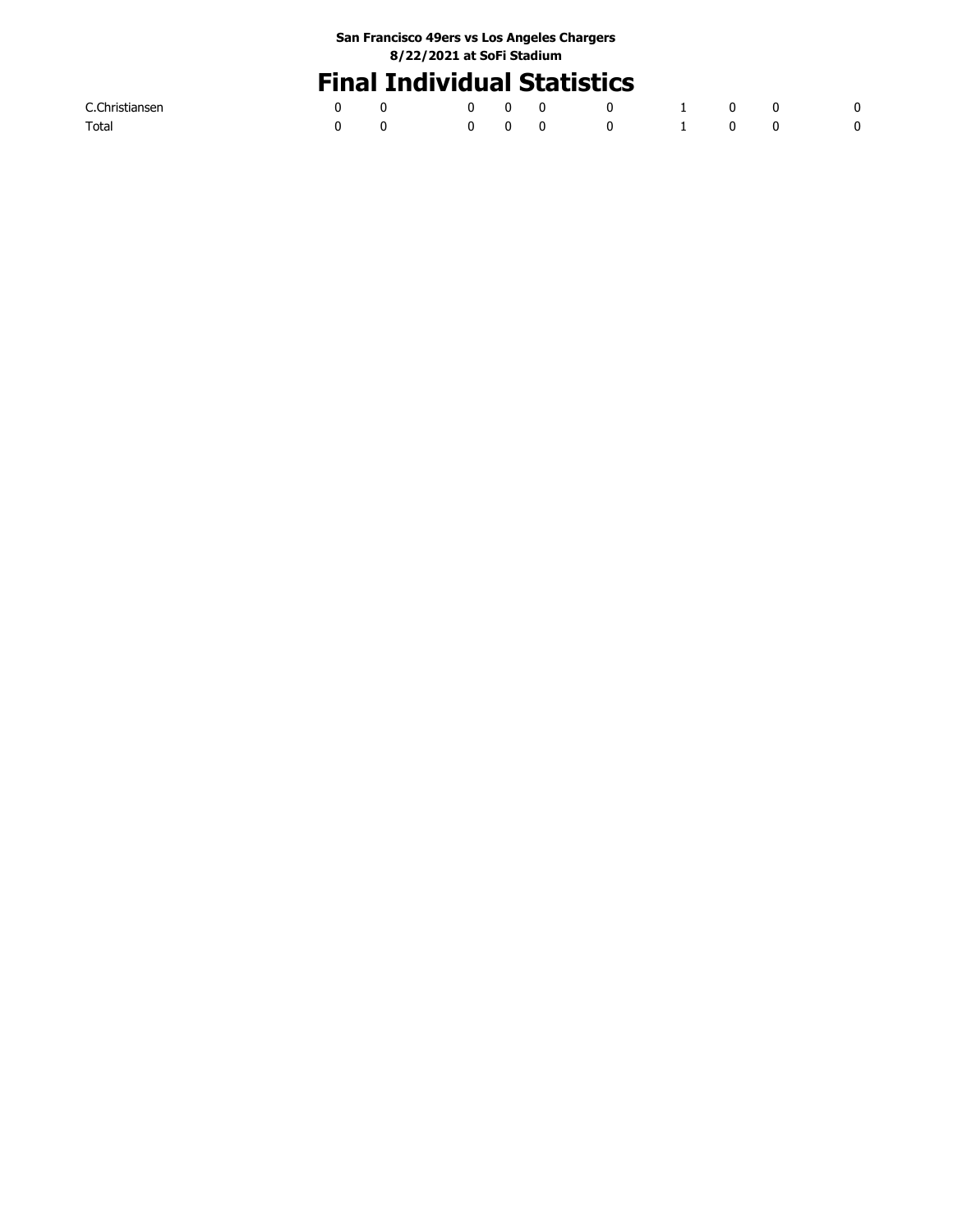# **Final Team Statistics**

|                                                      | <b>Visitor</b> | Home            |
|------------------------------------------------------|----------------|-----------------|
|                                                      | 49ers          | <b>Chargers</b> |
| <b>TOTAL FIRST DOWNS</b>                             | 15             | 15              |
| By Rushing                                           | 5              | 4               |
| By Passing                                           | 7              | 6               |
| <b>By Penalty</b>                                    | 3              | 5               |
| THIRD DOWN EFFICIENCY                                | 5-15-33.3%     | 2-11-18.2%      |
| <b>FOURTH DOWN EFFICIENCY</b>                        | 1-1-100.0%     | $0 - 0 - 0.0%$  |
| <b>TOTAL NET YARDS</b>                               | 281            | 162             |
| Total Offensive Plays (inc. times thrown passing)    | 64             | 62              |
| Average gain per offensive play                      | 4.4            | 2.6             |
| <b>NET YARDS RUSHING</b>                             | 148            | 53              |
| <b>Total Rushing Plays</b>                           | 37             | 22              |
| Average gain per rushing play                        | 4.0            | 2.4             |
| Tackles for a loss-number and yards                  | 3-9            | $6 - 12$        |
| <b>NET YARDS PASSING</b>                             | 133            | 109             |
| Times thrown - yards lost attempting to pass         | $2 - 8$        | $5 - 36$        |
| Gross yards passing                                  | 141            | 145             |
| <b>PASS ATTEMPTS-COMPLETIONS-HAD INTERCEPTED</b>     | $25 - 14 - 2$  | $35 - 24 - 1$   |
| Avg gain per pass play (inc.# thrown passing)        | 4.9            | 2.7             |
| <b>KICKOFFS Number-In End Zone-Touchbacks</b>        | $3 - 3 - 2$    | $4 - 3 - 2$     |
| <b>PUNTS Number and Average</b>                      | $7 - 46.6$     | $7 - 44.0$      |
| <b>Had Blocked</b>                                   | 0              | $\mathbf 0$     |
| <b>FGs - PATs Had Blocked</b>                        | $0 - 0$        | $0 - 0$         |
| <b>Net Punting Average</b>                           | 38.9           | 36.3            |
| <b>TOTAL RETURN YARDAGE (Not Including Kickoffs)</b> | 70             | 41              |
| No. and Yards Punt Returns                           | $3 - 54$       | 4-34            |
| No. and Yards Kickoff Returns                        | $2 - 40$       | $1 - 18$        |
| No. and Yards Interception Returns                   | $1 - 16$       | $2 - 7$         |
| <b>PENALTIES Number and Yards</b>                    | 13-118         | 12-105          |
| <b>FUMBLES Number and Lost</b>                       | $1 - 1$        | $0 - 0$         |
| <b>TOUCHDOWNS</b>                                    | $\overline{c}$ | 1               |
| Rushing                                              | 0              | 0               |
| Passing                                              | 2              | $\mathbf 1$     |
| <b>EXTRA POINTS Made-Attempts</b>                    | $1 - 2$        | $1 - 1$         |
| Kicking Made-Attempts                                | $1 - 2$        | $1 - 1$         |
| <b>FIELD GOALS Made-Attempts</b>                     | $0-0$          | $1 - 1$         |
| <b>RED ZONE EFFICIENCY</b>                           | 2-2-100%       | 1-2-50%         |
| <b>GOAL TO GO EFFICIENCY</b>                         | $0 - 0 - 0\%$  | 1-1-100%        |
| <b>SAFETIES</b>                                      | 1              | 0               |
| <b>FINAL SCORE</b>                                   | 15             | 10              |
| TIME OF POSSESSION                                   | 29:01          | 30:59           |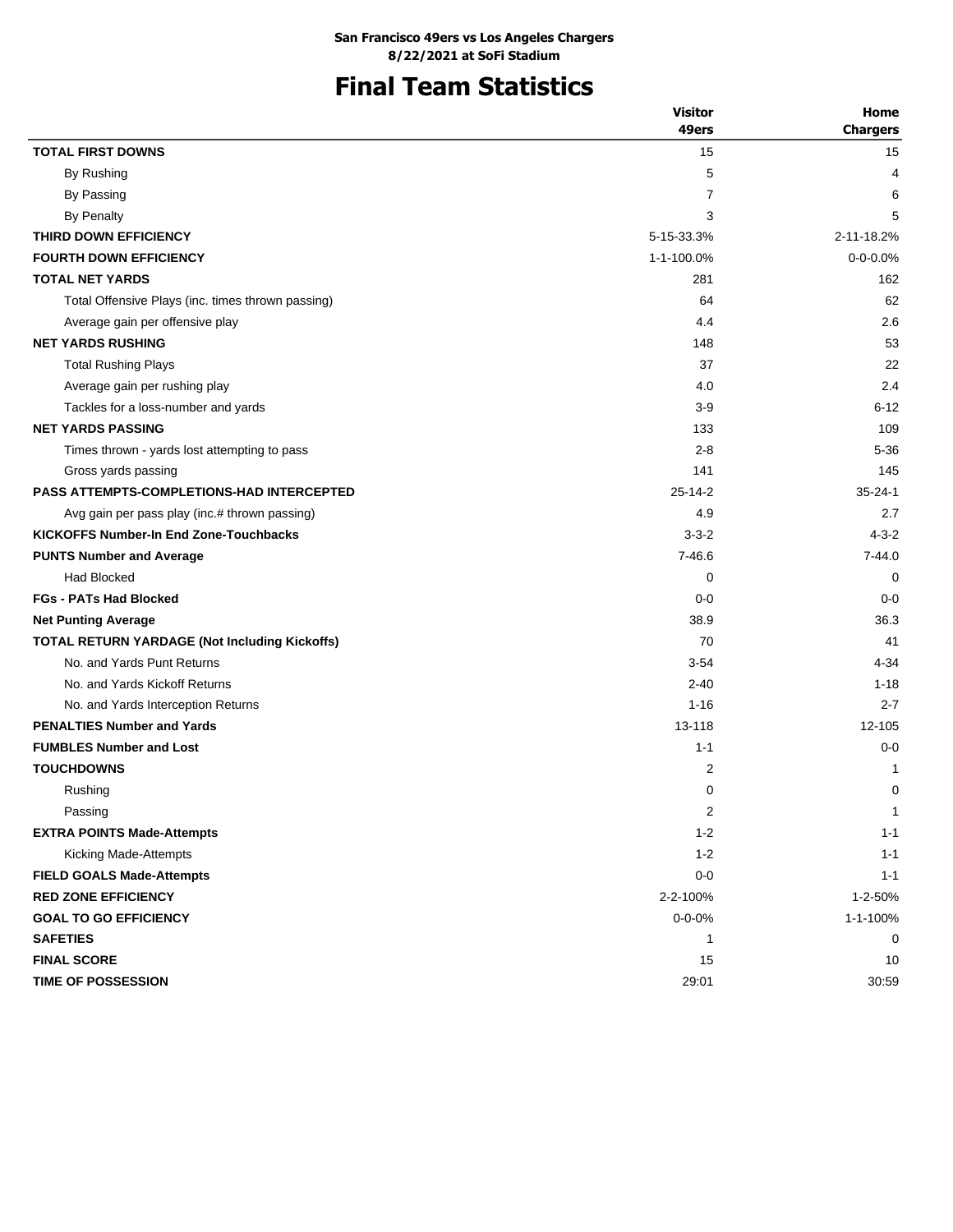# **Ball Possession And Drive Chart**

### **San Francisco 49ers**

| #  | Time<br>Recd | Time<br>Lost | <b>Time How Ball</b><br><b>Poss Obtained</b> | <b>Drive</b><br>Began | #<br><b>Play</b> | Yds<br>Gain | Yds<br><b>Pen</b> | Net<br>Yds | 1st<br>Down | Last<br><b>Scrm</b> | <b>How Given</b><br>Up |
|----|--------------|--------------|----------------------------------------------|-----------------------|------------------|-------------|-------------------|------------|-------------|---------------------|------------------------|
|    | 11:53        | 4:26         | 7:27 Punt                                    | SF 16                 | 15               | 45          | 5                 | 50         | 5           | <b>LAC 34</b>       | Interception           |
|    | 13:43        | 11:21        | 2:22 Punt                                    | SF 29                 | 5                | 16          | 0                 | 16         |             | SF 45               | Punt                   |
| 3  | 10:38        | 8:58         | 1:40 Kickoff                                 | SF 14                 | 3                | 6           | 0                 | 6          | 0           | SF 20               | Interception           |
| 4  | 5:49         | 4:11         | 1:38 Kickoff                                 | SF 25                 | 3                | 3           | 0                 | 3          | 0           | <b>SF 28</b>        | Punt                   |
| 5. | 0:57         | 0:12         | 0:45 Kickoff                                 | SF 25                 | 6                | 70          | 5                 | 75         | 3           | $*$ LAC 5           | Touchdown              |
| 6  | 15:00        | 12:52        | 2:08 Kickoff                                 | SF 25                 | 4                | 11          | 5                 | 16         |             | SF 41               | Punt                   |
|    | 11:29        | 5:01         | 6:28 Punt                                    | SF 37                 | 11               | 73          | $-10$             | 63         | 4           | * LAC 16            | Touchdown              |
| 8  | 3:05         | 1:05         | 2:00 Punt                                    | SF 39                 | 3                |             | 0                 | 7          | 0           | SF 46               | Punt                   |
| 9  | 13:04        | 12:21        | 0:43 Interception                            | <b>LAC 48</b>         | $\mathcal{P}$    | 8           | -5                | 3          | $\Omega$    | <b>LAC 43</b>       | Fumble                 |
| 10 | 10:06        | 8:45         | 1:21 Punt                                    | <b>LAC 48</b>         | 3                | 4           | 0                 | 4          | 0           | LAC 44              | Punt                   |
| 11 | 4:20         | 3:08         | $1:12$ Punt                                  | SF 15                 | 4                | 20          | $-15$             | 5          | 0           | SF 20               | Punt                   |
| 12 | 2:01         | 0:44         | $1:17$ Punt                                  | SF 11                 | 5                | 16          | 10                | 26         |             | SF 37               | Punt                   |

(340) Average SF 28

## **Los Angeles Chargers**

| #  | Time<br>Recd | Time<br>Lost | <b>Time How Ball</b><br><b>Poss Obtained</b> | <b>Drive</b><br><b>Began</b> | #<br><b>Play</b> | Yds<br>Gain    | Yds<br>Pen   | Net<br>Yds | 1st<br>Down    | Last<br><b>Scrm</b> | <b>How Given</b><br>Up |
|----|--------------|--------------|----------------------------------------------|------------------------------|------------------|----------------|--------------|------------|----------------|---------------------|------------------------|
|    | 15:00        | 11:53        | 3:07 Kickoff                                 | <b>LAC 14</b>                | 5                | 23             | 5            | 28         | $\overline{2}$ | <b>LAC 42</b>       | Punt                   |
| 2  | 4:26         | 13:43        | 5:43 Interception                            | LAC <sub>8</sub>             | 9                | 39             | $-15$        | 24         | 2              | <b>LAC 32</b>       | Punt                   |
| 3  | 11:21        | 10:38        | $0:43$ Punt                                  | LAC <sub>8</sub>             | 3                | -8             | 0            | -8         | 0              | LAC <sub>7</sub>    | Safety                 |
| 4  | 8:58         | 5:49         | 3:09 Interception                            | SF 40                        |                  | 23             | 17           | 40         | 4              | $*$ SF 3            | Touchdown              |
| 5. | 4:11         | 0:57         | $3:14$ Punt                                  | <b>LAC 33</b>                | 8                | 43             | -8           | 35         | 2              | * SF 32             | Field Goal             |
| 6  | 0:12         | 0:00         | 0:12 Kickoff                                 | <b>LAC 25</b>                |                  | -1             | 0            | $-1$       | 0              | <b>LAC 25</b>       | End of Half            |
|    | 12:52        | 11:29        | 1:23 Punt                                    | <b>LAC 20</b>                | 3                | $\overline{2}$ | 0            | 2          | 0              | <b>LAC 22</b>       | Punt                   |
| 8  | 5:01         | 3:05         | 1:56 Kickoff                                 | <b>LAC 25</b>                | 3                | 6              | 0            | 6          | $\Omega$       | <b>LAC 31</b>       | Punt                   |
| 9  | 1:05         | 13:04        | 3:01 Punt                                    | <b>LAC 21</b>                | 6                | 11             | 11           | 22         | 2              | LAC 43              | Interception           |
| 10 | 12:21        | 10:06        | 2:15 Fumble                                  | <b>LAC 45</b>                | 3                | -13            | -5           | -18        | 0              | <b>LAC 27</b>       | Punt                   |
| 11 | 8:45         | 4:20         | 4:25 Punt                                    | LAC <sub>9</sub>             | 10               | 41             | 0            | 41         | 3              | 50                  | Punt                   |
| 12 | 3:08         | 2:01         | 1:07 Punt                                    | <b>LAC 43</b>                | 3                | 5              | $\mathbf{0}$ | 5          | $\Omega$       | LAC <sub>48</sub>   | Punt                   |
| 13 | 0:44         | 0:00         | $0:44$ Punt                                  | <b>LAC 21</b>                |                  | -9             | $\mathbf{0}$ | -9         | 0              | <b>LAC 12</b>       | End of Game            |

(332) Average LAC 26

**\* inside opponent's 20**

|                | <b>Time of Possession by Quarter</b>   | 1st              | 2nd  | 3rd   | 4th                  | OТ | Total |
|----------------|----------------------------------------|------------------|------|-------|----------------------|----|-------|
| <b>Visitor</b> | San Francisco 49ers                    | 7:27             | 6:25 | 10:36 | 4:33                 |    | 29:01 |
| Home           | Los Angeles Chargers                   | 7:33             | 8:35 | 4:24  | 10:27                |    | 30:59 |
|                | <b>Kickoff Drive No.-Start Average</b> | 49ers: 4 - SF 22 |      |       | Chargers: 3 - LAC 21 |    |       |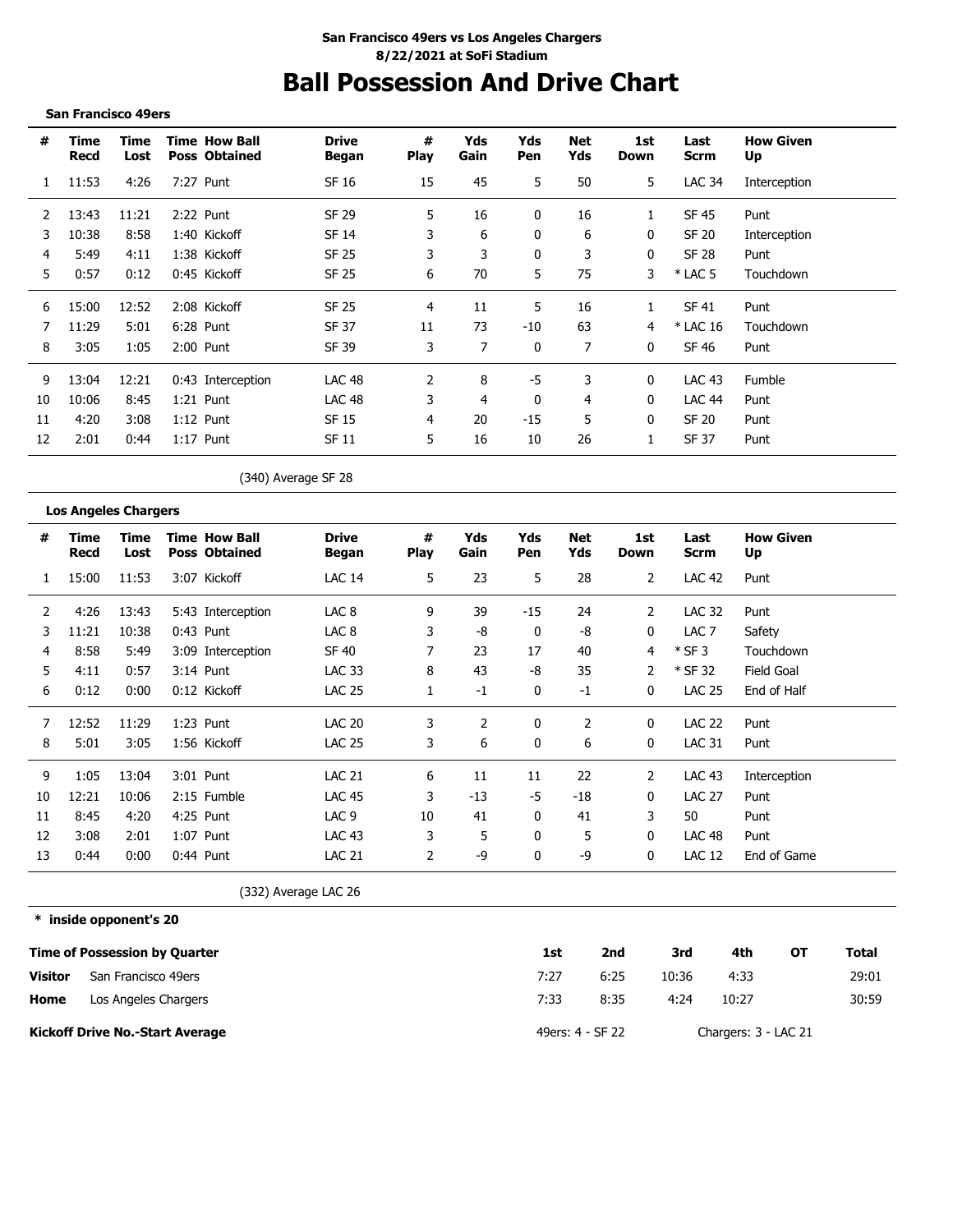# **Final Defensive Statistics**

| San Francisco 49ers |                |              |                |              | <b>Regular Defensive Plays</b> |              |                |             |              |              |           |            | <b>Special Teams</b> |           |           |           |              | <b>Misc</b> |             |             |
|---------------------|----------------|--------------|----------------|--------------|--------------------------------|--------------|----------------|-------------|--------------|--------------|-----------|------------|----------------------|-----------|-----------|-----------|--------------|-------------|-------------|-------------|
|                     | <b>TKL</b>     | <b>AST</b>   | <b>COMB</b>    | SK           | / YDS TFL                      |              | Q              | ΙN          | PD           | <b>FF</b>    | <b>FR</b> | <b>TKL</b> | <b>AST</b>           | <b>FF</b> | <b>FR</b> | <b>BL</b> | <b>TKL</b>   | <b>AST</b>  | <b>FF</b>   | <b>FR</b>   |
| H.Clinton-Dix       | 4              | 0            | 4              | 0            | 0                              | 0            | 0              | 0           | 0            | 0            | 0         | 0          | 0                    | 0         | 0         | 0         | 0            | 0           | 0           | 0           |
| M.Harris            | 4              | 0            | 4              | 0            | 0                              | 1            | 0              | 0           | 0            | 0            | 0         | 0          | 0                    | 0         | 0         | 0         | 0            | 0           | 0           | 0           |
| D.Flannigan-Fowles  | 3              | 1            | 4              | 0            | 0                              | 1            | 0              | 0           | 0            | 0            | 0         | 1          | 0                    | 0         | 0         | 0         | 0            | 0           | 0           | 0           |
| D.Harris            | 3              | 1            | 4              | 0            | 0                              | 0            | 0              | 0           | 0            | 0            | 0         | 1          | 0                    | 0         | 0         | 0         | 0            | 0           | 0           | 0           |
| J.Griffith          | 3              | $\mathbf{1}$ | 4              | 0            | 0                              | $\mathbf{0}$ | $\mathbf 0$    | $\mathbf 0$ | $\mathbf{0}$ | 0            | $\Omega$  | 0          | $\mathbf{1}$         | 0         | 0         | 0         | $\mathbf{0}$ | 0           | 0           | 0           |
| A.Thomas            | 3              | 1            | 4              | 0            | 0                              | 0            | 0              | 0           | 0            | 0            | 0         | 0          | 0                    | 0         | 0         | 0         | 0            | 0           | 0           | 0           |
| J.Hilliard          | 3              | 1            | 4              | 0            | 0                              | 1            | 0              | $\mathbf 0$ | 0            | 0            | 0         | 0          | 0                    | 0         | 0         | 0         | 0            | 0           | 0           | $\mathbf 0$ |
| A.Myres             | 3              | 0            | 3              | 0            | 0                              | 0            | 0              | 0           | 0            | 0            | 0         | 0          | 0                    | 0         | 0         | 0         | 0            | 0           | 0           | 0           |
| K.Street            | $\overline{2}$ | $\mathbf{1}$ | 3              | $\mathbf{1}$ | 9                              | 2            | $\overline{2}$ | $\mathbf 0$ | $\mathbf{0}$ | $\mathbf{0}$ | 0         | 0          | 0                    | 0         | 0         | 0         | 0            | 0           | $\mathbf 0$ | $\mathbf 0$ |
| D.Greenlaw          | 1              | 2            | 3              | 0            | 0                              | 0            | 0              | 0           | 0            | 0            | 0         | 0          | 0                    | 0         | 0         | 0         | 0            | 0           | 0           | 0           |
| K.Nacua             | 2              | 0            | 2              | 1            | 18                             | 1            | 1              | 0           | 0            | 0            | 0         | 0          | 0                    | 0         | 0         | 0         | 0            | 0           | 0           | 0           |
| Z.Kerr              | 2              | 0            | 2              | 0            | 0                              | 0            | 1              | 0           | 0            | 0            | 0         | 0          | 0                    | 0         | 0         | 0         | 0            | 0           | 0           | 0           |
| E.Sullivan          | 2              | 0            | $\overline{2}$ | 0            | $\pmb{0}$                      | 0            | 0              | $\mathbf 0$ | $\pmb{0}$    | 0            | 0         | 0          | 0                    | 0         | 0         | 0         | 0            | 0           | 0           | $\pmb{0}$   |
| J.Willis            | 1              | 1            | 2              | 1            | 7                              | 1            | 1              | $\mathbf 0$ | 0            | 0            | 0         | 0          | 0                    | 0         | 0         | 0         | 0            | 0           | 0           | 0           |
| A.Barrett           |                | 1            | 2              | 0            | 0                              | 1            | 0              | 0           | 0            | 0            | 0         | 0          | 0                    | 0         | 0         | 0         | 0            | 0           | 0           | 0           |
| S.Ebukam            | 1              | 0            | 1              | 1            | 0                              | 0            | 2              | 0           | 0            | 0            | 0         | 0          | 0                    | 0         | 0         | 0         | 0            | 0           | 0           | 0           |
| A.Armstead          | 1              | $\mathbf{0}$ | $\mathbf{1}$   | $\mathbf{1}$ | $\overline{2}$                 | 1            | 1              | $\mathbf 0$ | 0            | $\mathbf{0}$ | 0         | 0          | 0                    | 0         | 0         | 0         | $\mathbf{0}$ | 0           | 0           | $\pmb{0}$   |
| A.Key               |                | 0            | 1              | 0            | 0                              | 1            | 0              | 0           | 1            | 0            | 0         | 0          | 0                    | 0         | 0         | 0         | 0            | 0           | 0           | 0           |
| T.Hufanga           | 1              | 0            | 1              | 0            | 0                              | 1            | 0              | 0           | 0            | 0            | 0         | 0          | 0                    | 0         | 0         | 0         | 0            | 0           | 0           | 0           |
| D.Lenoir            | 0              | 1            | 1              | 0            | 0                              | 0            | 0              | 0           | 1            | 0            | 0         | 0          | 0                    | 0         | 0         | 0         | 0            | 0           | 0           | 0           |
| J.Mayden            | 0              | $\mathbf{1}$ | 1              | 0            | 0                              | 0            | 0              | 1           | 1            | 0            | 0         | 0          | 0                    | 0         | 0         | 0         | 0            | 0           | 0           | 0           |
| M.Hurst             | 0              | 1            | 1              | 0            | 0                              | 0            | 0              | 0           | 0            | 0            | 0         | 0          | 0                    | 0         | 0         | 0         | 0            | 0           | 0           | 0           |
| <b>B.Webb</b>       | 0              | 1            | 1              | 0            | 0                              | 0            | 0              | 0           | 0            | 0            | 0         | 0          | 0                    | 0         | 0         | 0         | 0            | 0           | 0           | 0           |
| E.Yarbrough         | 0              | 0            | 0              | 0            | 0                              | 0            | 1              | $\mathbf 0$ | 0            | 0            | 0         | 1          | 0                    | 0         | 0         | 0         | 0            | 0           | 0           | 0           |
| <b>D.Daniels</b>    | $\Omega$       | $\mathbf{0}$ | $\mathbf{0}$   | 0            | $\mathbf 0$                    | 0            | 0              | $\mathbf 0$ | 1            | 0            | 0         | 0          | 0                    | 0         | 0         | 0         | $\mathbf{0}$ | 0           | 0           | $\mathbf 0$ |
| N.Webster           | 0              | $\mathbf{0}$ | 0              | 0            | 0                              | 0            | 0              | 0           | 0            | 0            | 0         | 1          | 0                    | 0         | 0         | 0         | 0            | 0           | 0           | 0           |
| J.Hokit             | 0              | 0            | 0              | 0            | 0                              | 0            | 0              | 0           | 0            | 0            | 0         | 0          | 1                    | 0         | 0         | 0         | 0            | 0           | 0           | 0           |
| <b>B.Aiyuk</b>      | 0              | 0            | 0              | 0            | 0                              | 0            | 0              | 0           | 0            | 0            | 0         | 0          | 0                    | 0         | 0         | 0         | 1            | 0           | 0           | 0           |
| S.Kelemete          | $\mathbf{0}$   | 0            | 0              | 0            | 0                              | 0            | 0              | 0           | 0            | 0            | 0         | 0          | 0                    | 0         | 0         | 0         | 1            | 0           | 0           | 0           |
| Total               | 41             | 14           | 55             | 5            | 36                             | 11           | 9              | 1           | 4            | 0            | 0         | 4          | $\mathbf{z}$         | 0         | 0         | 0         | 2            | 0           | 0           | 0           |

**TKL = Tackle AST = Assist COMB = Combined QH=QB Hit IN = Interception PD = Pass Defense FF = Forced Fumble FR = Fumble Recovery**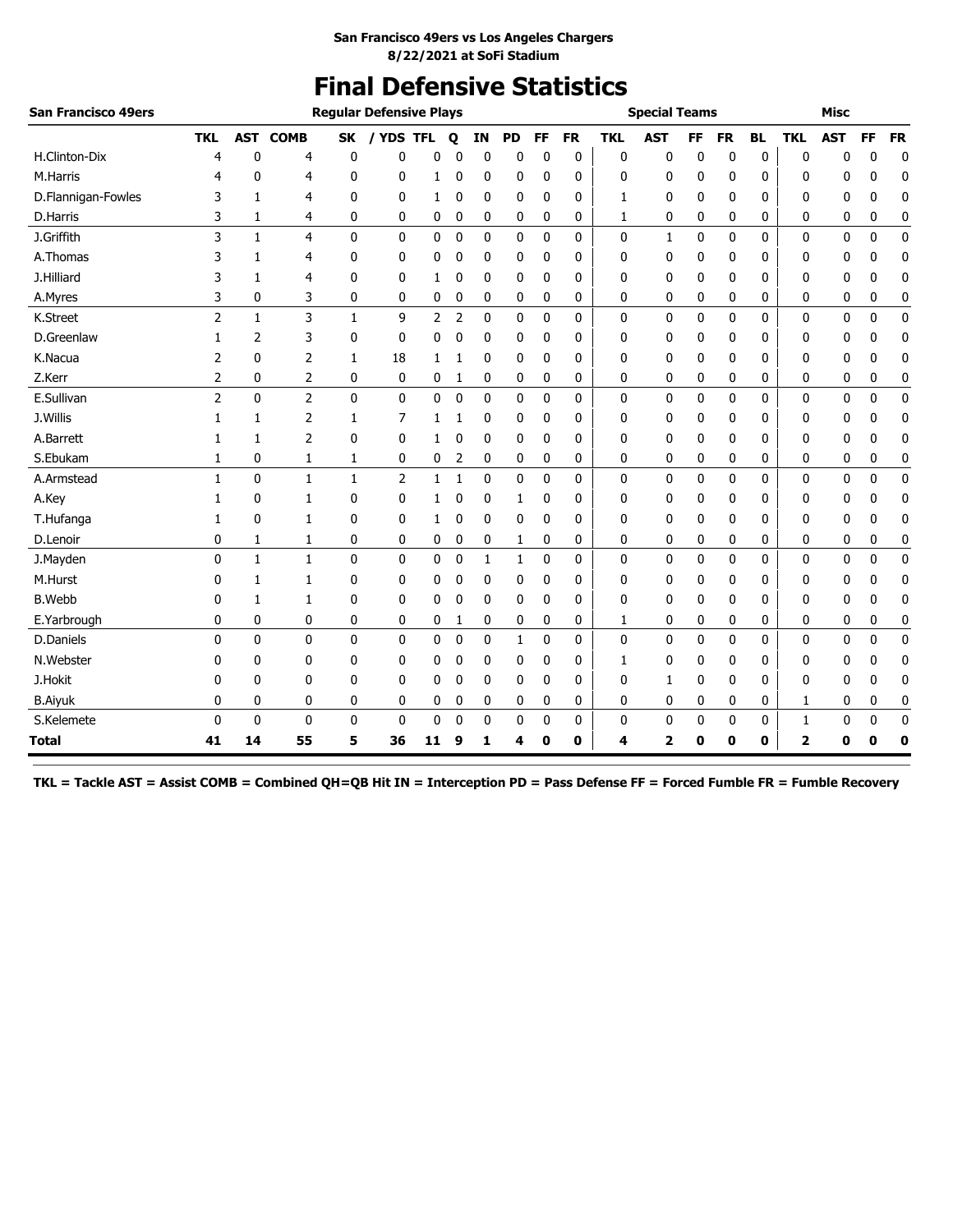# **Final Defensive Statistics**

| <b>Los Angeles Chargers</b> |              |                |                |                | <b>Regular Defensive Plays</b> |               |             |    |           |              |              |              | <b>Special Teams</b> |           |              |           |              | <b>Misc</b>  |             |           |
|-----------------------------|--------------|----------------|----------------|----------------|--------------------------------|---------------|-------------|----|-----------|--------------|--------------|--------------|----------------------|-----------|--------------|-----------|--------------|--------------|-------------|-----------|
|                             | <b>TKL</b>   | <b>AST</b>     | <b>COMB</b>    | <b>SK</b>      | / YDS                          | <b>TFL OH</b> |             | IN | <b>PD</b> | <b>FF</b>    | <b>FR</b>    | <b>TKL</b>   | <b>AST</b>           | <b>FF</b> | <b>FR</b>    | <b>BL</b> | <b>TKL</b>   | <b>AST</b>   | <b>FF</b>   | <b>FR</b> |
| N.Niemann                   | 5            | 3              | 8              | 0              | 0                              | 1             | $\mathbf 0$ | 0  | 0         | 0            | 0            | $\mathbf{0}$ | 0                    | 0         | $\mathbf 0$  | 0         | $\mathbf{0}$ | 0            | 0           | 0         |
| C.Christiansen              | 6            | 1              | $\overline{7}$ | 0              | 0                              | 0             | 0           | 0  | 0         | 0            | 1            | 0            | 0                    | 0         | $\mathbf{0}$ | 0         | 0            | 0            | 0           | 0         |
| <b>B.Deluca</b>             | 4            | 2              | 6              | 0              | 0                              | 0             | 0           | 0  | 0         | 0            | $\Omega$     | 0            | 0                    | 0         | $\mathbf{0}$ | 0         | 0            | 0            | 0           | 0         |
| J.Lemonier                  | 3            | 1              | 4              | 1              | 6                              | 1             | 1           | 0  | 0         | 0            | 0            | 0            | 0                    | 0         | 0            | 0         | 0            | 0            | 0           | 0         |
| K.Murray                    | 3            | $\mathbf{1}$   | $\overline{4}$ | $\mathbf{0}$   | 0                              | 0             | $\mathbf 0$ | 0  | 0         | $\mathbf{0}$ | $\Omega$     | $\mathbf{0}$ | 0                    | 0         | $\mathbf{0}$ | 0         | 0            | 0            | 0           | $\pmb{0}$ |
| C.Covington                 | 2            | $\overline{2}$ | $\overline{4}$ | 0              | 0                              | 0             | $\mathbf 0$ | 0  | 0         | 0            | 0            | 0            | 0                    | 0         | 0            | 0         | 0            | 0            | 0           | 0         |
| W.Yarbary                   | 2            | 2              | 4              | 0              | 0                              | 1             | 0           | 0  | 0         | 0            | $\Omega$     | 0            | 0                    | 0         | 0            | 0         | 0            | 0            | 0           | 0         |
| U.Nwosu                     | 1            | 2              | 3              | 0              | 0                              | 0             | 0           | 0  | 0         | 0            | 0            | 0            | 0                    | 0         | 0            | 0         | 0            | 0            | 0           | 0         |
| F.Merrill                   | $\mathbf{1}$ | $\overline{2}$ | 3              | 0              | 0                              | 0             | $\mathbf 0$ | 0  | 0         | 0            | $\Omega$     | $\mathbf{0}$ | 0                    | 0         | 0            | 0         | 0            | 0            | 0           | $\pmb{0}$ |
| K.Fackrell                  | 2            | 0              | 2              | 1              | $\overline{2}$                 | 1             | 3           | 0  | 0         | 0            | 0            | $\mathbf{0}$ | 0                    | 0         | 0            | 0         | 0            | 0            | 0           | 0         |
| M.Webb                      | 1            | 1              | 2              | 0              | 0                              | 0             | 0           | 0  | 0         | 0            | 0            | 1            | 1                    | 0         | 0            | 0         | 0            | 0            | 0           | 0         |
| A.Gilman                    | 1            | 1              | 2              | 0              | 0                              | 0             | 0           | 0  | 0         | 0            | 0            | 1            | 0                    | 0         | 0            | 0         | 0            | 0            | 0           | 0         |
| <b>B.Fehoko</b>             | $\mathbf{1}$ | $\mathbf{1}$   | $\overline{2}$ | 0              | 0                              | 0             | $\mathbf 0$ | 0  | 0         | $\mathbf 0$  | 0            | $\mathbf 0$  | 0                    | 0         | 0            | 0         | 0            | 0            | $\mathbf 0$ | 0         |
| C.Broughton                 | 1            | 1              | 2              | 0              | 0                              | 0             | 0           | 0  | 0         | 0            | $\Omega$     | $\Omega$     | 0                    | 0         | 0            | 0         | 0            | 0            | 0           | 0         |
| <b>B.Facyson</b>            | 1            | $\mathbf{1}$   | 2              | 0              | 0                              | 0             | 0           | 0  | 0         | 0            | 0            | 0            | 0                    | 0         | 0            | 0         | 0            | 0            | 0           | 0         |
| K.White                     | 0            | 2              | 2              | 0              | 0                              | 0             | 0           | 0  | 0         | 0            | 0            | 0            | 0                    | 0         | 0            | 0         | 0            | 0            | 0           | 0         |
| D.Bellamy                   | $\mathbf{0}$ | $\overline{2}$ | $\overline{2}$ | 0              | 0                              | $\Omega$      | $\mathbf 0$ | 0  | 0         | $\mathbf{0}$ | $\mathbf{0}$ | $\Omega$     | 0                    | 0         | 0            | $\Omega$  | 0            | $\mathbf{0}$ | 0           | 0         |
| A.Samuel                    | 1            | 0              | $\mathbf{1}$   | 0              | 0                              | 0             | $\mathbf 0$ | 1  | 1         | 0            | $\Omega$     | 0            | 0                    | 0         | 0            | 0         | 0            | 0            | 0           | 0         |
| T.Campbell                  | 1            | $\mathbf{0}$   | 1              | 0              | 0                              | 0             | $\mathbf 0$ | 1  | 1         | 0            | 0            | 0            | 0                    | 0         | 0            | 0         | 0            | 0            | 0           | 0         |
| D.Vaughn                    | 1            | 0              | 1              | 0              | 0                              | 0             | 0           | 0  | 0         | 0            | 0            | 0            | 0                    | 0         | 0            | 0         | 0            | 0            | 0           | 0         |
| J.Gaziano                   | $\mathbf{0}$ | $\mathbf{1}$   | $\mathbf{1}$   | 0              | 0                              | 0             | $\mathbf 0$ | 0  | 0         | 0            | $\Omega$     | $\Omega$     | 0                    | 0         | 0            | $\Omega$  | $\Omega$     | 0            | 0           | $\pmb{0}$ |
| M.Davis                     | 0            | 1              | $\mathbf{1}$   | 0              | 0                              | 0             | 0           | 0  | 0         | 0            | 0            | 0            | 0                    | 0         | 0            | 0         | 0            | 0            | 0           | 0         |
| J.Brannon                   | 0            | 1              | 1              | 0              | 0                              | 0             | 0           | 0  | 0         | 0            | 0            | 0            | 0                    | 0         | 0            | 0         | 0            | 0            | 0           | 0         |
| T.Smith                     | 0            | 1              | 1              | 0              | 0                              | 0             | 0           | 0  | 0         | 0            | 0            | 0            | 0                    | 0         | 0            | 0         | 0            | 0            | 0           | 0         |
| D.Tranquill                 | $\mathbf{0}$ | $\mathbf{0}$   | $\mathbf{0}$   | $\Omega$       | 0                              | 0             | $\mathbf 0$ | 0  | 0         | 0            | $\mathbf{0}$ | $\mathbf{1}$ | 0                    | 0         | $\mathbf{0}$ | 0         | 0            | $\mathbf{0}$ | 0           | $\pmb{0}$ |
| L.Rountree                  | 0            | 0              | $\mathbf{0}$   | 0              | 0                              | 0             | 0           | 0  | 0         | 0            | 0            | 1            | 0                    | 0         | 0            | 0         | 0            | 0            | 0           | 0         |
| J.Hurst                     | 0            | $\mathbf{0}$   | 0              | 0              | 0                              | 0             | $\mathbf 0$ | 0  | 0         | 0            | $\Omega$     | 0            | 1                    | 0         | 0            | 0         | 0            | 0            | 0           | 0         |
| <b>Total</b>                | 37           | 29             | 66             | $\overline{2}$ | 8                              | 4             | 4           | 2  | 2         | 0            | 1            | 4            | $\overline{2}$       | 0         | 0            | 0         | 0            | ŋ            | 0           | 0         |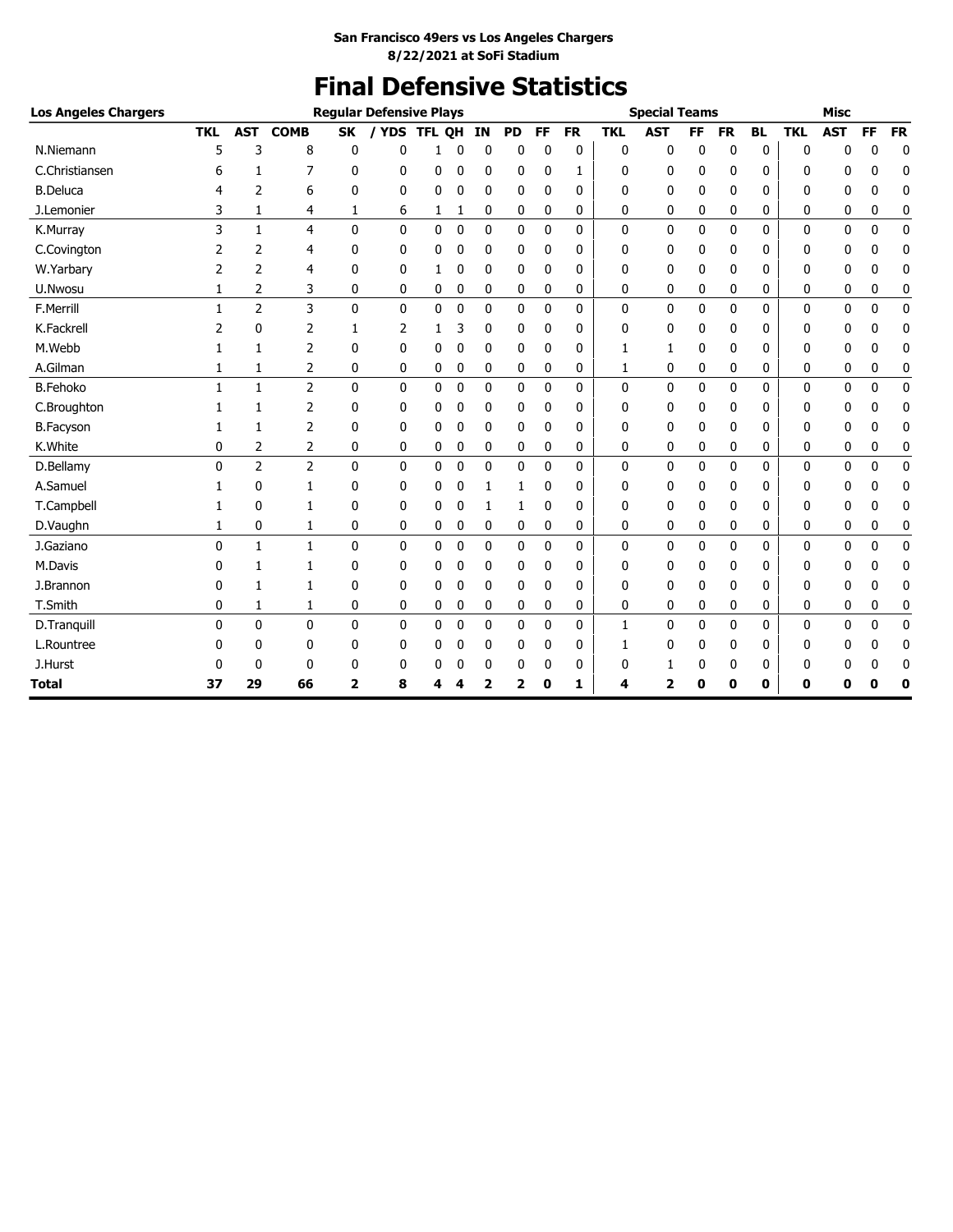## **San Francisco 49ers vs Los Angeles Chargers**

**8/22/2021 at SoFi Stadium**

# **First Half Summary**

|                              |                              |      | PERIOD SCORES                                               |                                                                     | TIME OF POSSESSION  |                      |             |
|------------------------------|------------------------------|------|-------------------------------------------------------------|---------------------------------------------------------------------|---------------------|----------------------|-------------|
| 49ers                        |                              |      | $0 \t8 = 8$                                                 | 49ers                                                               | 13:52               |                      |             |
| Chargers                     |                              |      | $0\ 10=10$                                                  | Chargers                                                            | 16:08               |                      |             |
|                              |                              |      |                                                             | <b>Scoring Plays</b>                                                |                     |                      |             |
| <b>Team</b>                  | Qtr                          |      | Time Play Description (Extra Point) (Drive Info)            |                                                                     |                     | Visitor              | Home        |
| 49ers                        | 2                            |      | 10:38 E. Stick sacked in end zone by J. Willis for a Safety |                                                                     |                     |                      | 0           |
| Chargers                     | 2                            | 5:49 |                                                             | J.Palmer 3 yd. pass from E.Stick (M.Badgley kick) (7-40, 3:09)      |                     |                      |             |
| Chargers                     | 2                            |      | 0:57 M.Badgley 50 yd. Field Goal (8-35, 3:14)               |                                                                     |                     |                      | 10          |
| 49ers                        | 2                            |      |                                                             | 0:12 M.Sanu 5 yd. pass from T.Lance (kick failed, hru) (6-75, 0:45) |                     | 8                    | 10          |
|                              |                              |      |                                                             |                                                                     | San Francisco 49ers | Los Angeles Chargers |             |
| <b>TOTAL FIRST DOWNS</b>     |                              |      |                                                             |                                                                     | 9                   |                      | 10          |
|                              |                              |      | First Downs Rushing-Passing-by Penalty                      |                                                                     | $3 - 5 - 1$         |                      | $3 - 3 - 4$ |
| <b>THIRD DOWN EFFICIENCY</b> |                              |      |                                                             |                                                                     | $2 - 7 - 28.6%$     |                      | 1-5-20.0%   |
| <b>TOTAL NET YARDS</b>       |                              |      |                                                             |                                                                     | 140                 |                      | 119         |
|                              | <b>Total Offensive Plays</b> |      |                                                             |                                                                     | 32                  |                      | 32          |

|              | ےت            |
|--------------|---------------|
| 60           | 43            |
| 80           | 76            |
| 82           | 85            |
| $1 - 2$      | $3-9$         |
| $16 - 8 - 2$ | $14 - 10 - 0$ |
| $2 - 48.5$   | $2 - 48.0$    |
| $6 - 57$     | $8 - 75$      |
| $0 - 0$      | $0 - 0$       |
| 1-1-100%     | 1-2-50%       |
| <b>SF 22</b> | <b>LAC 25</b> |
|              | ےت            |

|                       |            | <b>San Francisco 49ers</b> |                |                                |              |     |           |           |    |             |                  |             |                       |              |            | <b>Los Angeles Chargers</b> |              |             |                |            |             |             |             |
|-----------------------|------------|----------------------------|----------------|--------------------------------|--------------|-----|-----------|-----------|----|-------------|------------------|-------------|-----------------------|--------------|------------|-----------------------------|--------------|-------------|----------------|------------|-------------|-------------|-------------|
| <b>RUSHING</b>        |            |                            | <b>ATT</b>     | <b>YDS</b>                     | <b>AVG</b>   |     | LG        | <b>TD</b> |    |             | <b>RUSHING</b>   |             |                       |              |            |                             | <b>ATT</b>   | <b>YDS</b>  |                | <b>AVG</b> |             | LG          | <b>TD</b>   |
| J.Hasty               |            |                            | 8              | 26                             |              | 3.3 | 5         |           | 0  |             | L.Rountree       |             |                       |              |            |                             | 5            | 19          |                | 3.8        |             | 7           | $\mathbf 0$ |
| W.Gallman             |            |                            | 6              | 24                             | 4.0          |     | 12        |           | 0  |             | <b>E.Stick</b>   |             |                       |              |            |                             | 3            | 15          |                | 5.0        |             | 11          | 0           |
| J.Garoppolo           |            |                            | 1              | 10                             | 10.0         |     | 10        |           | 0  |             | J.Kelley         |             |                       |              |            |                             | 7            |             | 9              | 1.3        |             | 7           | 0           |
| Total                 |            |                            | 15             | 60                             | 4.0          |     | 12        |           | 0  | Total       |                  |             |                       |              |            |                             | 15           | 43          |                | 2.9        |             | 11          | 0           |
| <b>PASSING</b>        | <b>ATT</b> | <b>CMP</b>                 | <b>YDS</b>     | SK/YD                          | TD           | LG  | <b>IN</b> | <b>RT</b> |    |             | <b>PASSING</b>   |             |                       |              | <b>ATT</b> | <b>CMP</b>                  | <b>YDS</b>   | SK/YD       |                | TD         | LG          | <b>IN</b>   | <b>RT</b>   |
| T.Lance               | 10         | 5                          | 67             | 1/2                            | 1            | 41  | 1         | 65.4      |    |             | <b>E.Stick</b>   |             |                       |              | 14         | 10                          | 85           |             | 3/9            | 1          | 39          | 0           | 110.7       |
| J.Garoppolo           | 6          | 3                          | 15             | 0/0                            | 0            | 9   | 1         | 16.7      |    |             |                  |             |                       |              |            |                             |              |             |                |            |             |             |             |
| Total                 | 16         | 8                          | 82             | 1/2                            | 1            | 41  | 2         | 46.4      |    | Total       |                  |             |                       |              | 14         | 10                          | 85           |             | 3/9            | 1          | 39          | 0           | 110.7       |
| <b>PASS RECEIVING</b> |            | <b>TAR</b>                 | <b>REC</b>     | <b>YDS</b>                     | <b>AVG</b>   |     | LG        | TD        |    |             |                  |             | <b>PASS RECEIVING</b> |              |            | <b>TAR</b>                  | <b>REC</b>   | <b>YDS</b>  |                | <b>AVG</b> |             | LG          | <b>TD</b>   |
| T.Sherfield           |            | 2                          | $\overline{2}$ | 50                             | 25.0         |     | 41        |           | 0  |             | L.Rountree       |             |                       |              |            | 3                           | 3            | 15          |                | 5.0        |             | 6           | 0           |
| D.Samuel              |            | 2                          |                | 9                              |              | 9.0 | 9         |           | 0  |             | J.Kelley         |             |                       |              |            | 2                           | 2            | 12          |                | 6.0        |             | 7           | 0           |
| K.Juszczyk            |            |                            |                | 9                              |              | 9.0 | 9         |           | 0  |             | J.Guyton         |             |                       |              |            |                             | 1            | 39          |                | 39.0       |             | 39          | 0           |
| M.Sanu                |            | 2                          | 1              | 5                              |              | 5.0 | 5         |           | 1  |             | S.Anderson       |             |                       |              |            |                             | 1            |             | 7              | 7.0        |             | 7           | 0           |
| C.Woerner             |            | $\overline{2}$             | 1              | 4                              |              | 4.0 | 4         |           | 0  |             | <b>T.McKitty</b> |             |                       |              |            |                             | 1            |             | 7              | 7.0        |             | 7           | 0           |
| <b>B.Aiyuk</b>        |            | 3                          | 1              | 3                              |              | 3.0 | 3         |           | 0  |             | J.Palmer         |             |                       |              |            | 1                           | 1            |             | 3              | 3.0        |             | 3           | 1           |
| J.Hasty               |            |                            | 1              | 2                              |              | 2.0 | 2         |           | 0  | K.Hill      |                  |             |                       |              |            | $\overline{2}$              | $\mathbf{1}$ |             | $\overline{2}$ | 2.0        |             | 2           | 0           |
| W.Gallman             |            | 1                          | 0              | 0                              | 0.0          |     | 0         |           | 0  |             |                  |             |                       |              |            |                             |              |             |                |            |             |             |             |
| Total                 |            | 14                         | 8              | 82                             | 10.3         |     | 41        |           | 1  | Total       |                  |             |                       |              |            | 13                          | 10           | 85          |                | 8.5        |             | 39          | 1           |
| San Francisco 49ers   |            |                            |                | <b>Regular Defensive Plays</b> |              |     |           |           |    |             |                  |             |                       |              |            | <b>Special Teams</b>        |              |             |                |            | <b>Misc</b> |             |             |
|                       | <b>TKL</b> | <b>AST</b>                 | <b>COMB</b>    |                                | SK           |     | / YDS TFL | Q         | ΙN |             | PD               | FF          | <b>FR</b>             | <b>TKL</b>   | <b>AST</b> | FF                          | <b>FR</b>    | <b>BL</b>   | <b>TKL</b>     | <b>AST</b> |             | FF          | <b>FR</b>   |
| H.Clinton-Dix         |            | 4                          | 0              | 4                              | 0            |     | 0         | 0<br>0    |    | 0           | 0                | 0           | $\mathbf{0}$          | $\mathbf{0}$ |            | 0<br>0                      | 0            | 0           |                | 0          | 0           | 0           | 0           |
| D.Flannigan-Fowles    |            | 3                          | 1              | 4                              | 0            |     | 0         | 0<br>1    |    | 0           | 0                | 0           | 0                     | 1            |            | 0<br>0                      | 0            | 0           |                | 0          | 0           | 0           | 0           |
| J.Griffith            |            | 3                          | 1              | 4                              | 0            |     | 0         | 0<br>0    |    | 0           | 0                | 0           | 0                     | 0            |            | 0<br>0                      | 0            | 0           |                | 0          | 0           | 0           | 0           |
| D.Greenlaw            |            | 1                          | 2              | 3                              | 0            |     | 0         | 0<br>0    |    | 0           | 0                | 0           | 0                     | 0            |            | 0<br>0                      | 0            | 0           |                | 0          | 0           | 0           | 0           |
| Total                 |            | 11                         | 4              | 15                             | $\mathbf{0}$ |     | O         | 1<br>0    |    | $\mathbf 0$ | 0                | $\mathbf 0$ | $\mathbf{0}$          | 1            |            | $\mathbf{0}$<br>O           | $\mathbf 0$  | $\mathbf 0$ |                | 0          | O           | $\mathbf 0$ | $\mathbf 0$ |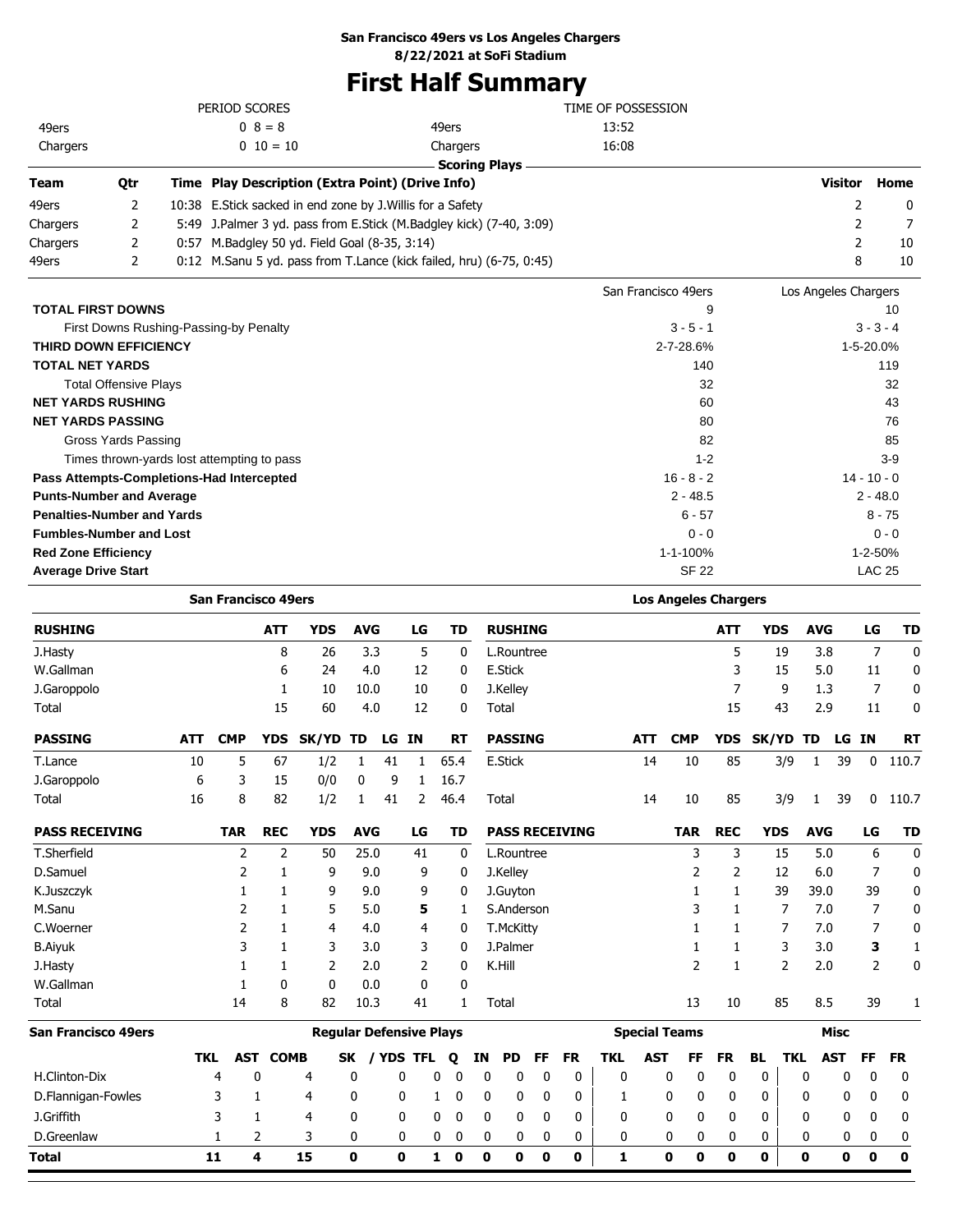# **First Half Summary**

| <b>Los Angeles Chargers</b> |     |     |             | <b>Regular Defensive Plays</b> |              |   |    |    |    |           |     | <b>Special Teams</b> |    |           |              |     | Misc |     |           |
|-----------------------------|-----|-----|-------------|--------------------------------|--------------|---|----|----|----|-----------|-----|----------------------|----|-----------|--------------|-----|------|-----|-----------|
|                             | TKL | AST | <b>COMB</b> | SK                             | / YDS TFL QH |   | IN | PD | FF | <b>FR</b> | TKL | AST                  | FF | <b>FR</b> | BL           | TKL | AST  | FF. | <b>FR</b> |
| K.Murray                    |     |     | 4           |                                |              | U |    |    |    |           |     |                      |    |           |              |     |      |     | 0         |
| C.Covington                 |     |     | 4           |                                |              | 0 |    |    |    |           | 0   |                      |    |           |              | 0   |      |     | 0         |
| N.Niemann                   |     |     |             |                                |              |   |    |    |    |           |     |                      |    |           |              | 0   |      |     | 0         |
| U.Nwosu                     |     |     |             |                                |              |   |    |    |    |           | 0   | 0                    |    |           | $\mathbf{0}$ | 0   |      |     | $\Omega$  |
| <b>Total</b>                | q   |     | 14          |                                |              |   |    |    |    | 0         | 0   |                      | 0  |           |              |     |      |     | - 0       |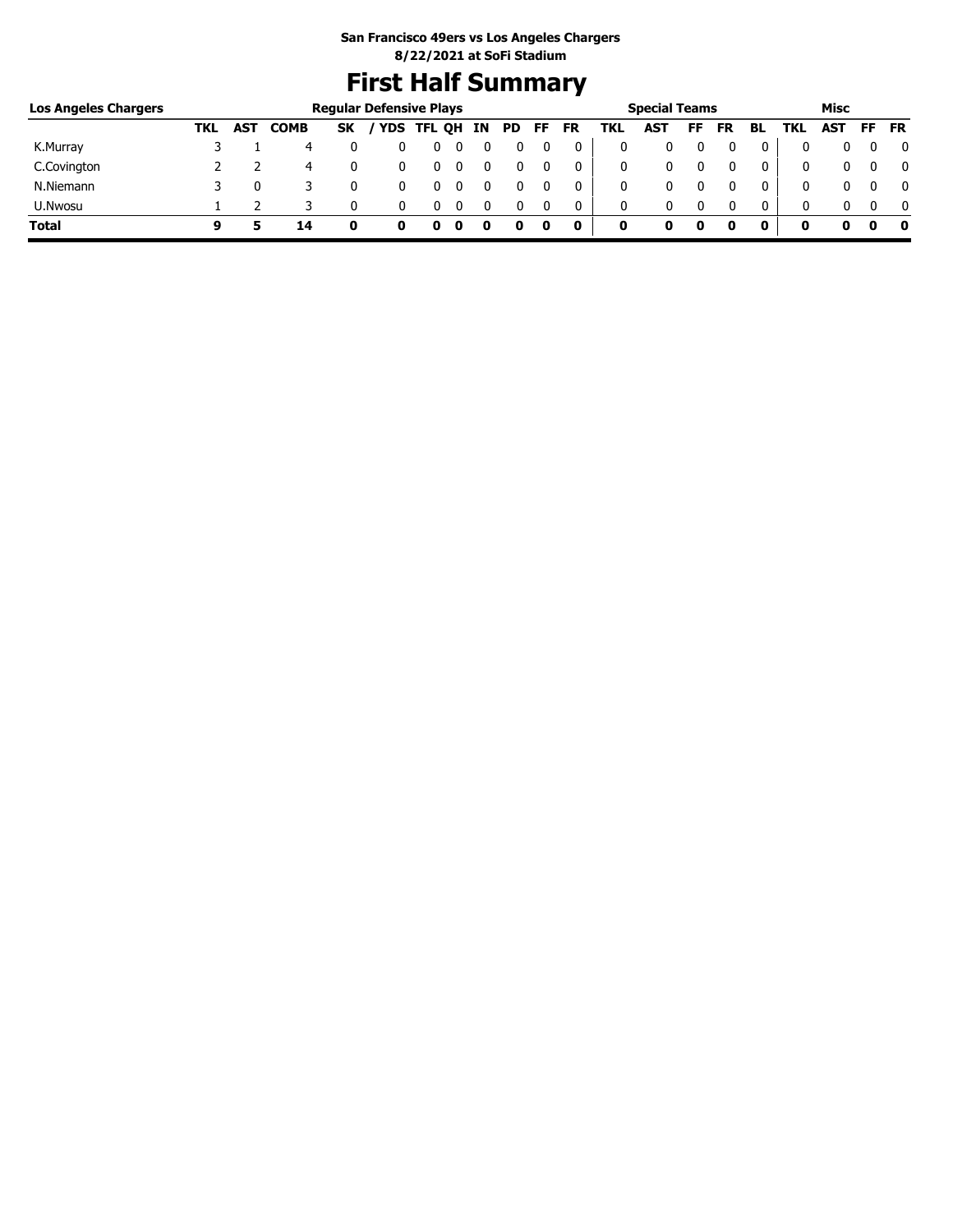|  |  | San Francisco 49ers vs Los Angeles Chargers at SoFi Stadium |  |
|--|--|-------------------------------------------------------------|--|
|  |  |                                                             |  |

| Play By Play                        | <b>First Quarter</b>                                                                                                                                                                                                                    | 8/22/2021      |
|-------------------------------------|-----------------------------------------------------------------------------------------------------------------------------------------------------------------------------------------------------------------------------------------|----------------|
|                                     | LAC wins toss, elects to Receive, and SF elects to defend the South goal.                                                                                                                                                               |                |
|                                     | R.Gould kicks 69 yards from SF 35 to LAC -4. K.Hill to LAC 14 for 18 yards (D.Flannigan-Fowles).                                                                                                                                        |                |
|                                     | Los Angeles Chargers at 15:00, (1st play from scrimmage 14:54)                                                                                                                                                                          |                |
| 1-10-LAC 14                         | (14:54) E.Stick pass short right to T.McKitty to LAC 21 for 7 yards (D.Greenlaw; M.Hurst).                                                                                                                                              |                |
| 2-3-LAC 21                          | (14:18) J.Kelley up the middle to LAC 26 for 5 yards (D.Greenlaw).                                                                                                                                                                      |                |
|                                     | Penalty on LAC-T.McKitty, Offensive Holding, offsetting, enforced at LAC 21 - No Play.<br>Penalty on SF-D.Jones, Defensive Holding, offsetting.                                                                                         |                |
| 2-3-LAC 21                          | (13:59) (Shotgun) E. Stick scrambles right end pushed ob at LAC 32 for 11 yards (H. Clinton-Dix).                                                                                                                                       | R1             |
| 1-10-LAC 32                         | (13:29) (Shotgun) E.Stick pass incomplete short right to J.Kelley [M.Hurst].                                                                                                                                                            |                |
|                                     | PENALTY on SF-B. Webb, Defensive Holding, 5 yards, enforced at LAC 32 - No Play.                                                                                                                                                        | X2             |
| 1-10-LAC 37                         | (13:24) (Shotgun) E.Stick pass short left to J.Kelley pushed ob at LAC 44 for 7 yards (H.Clinton-Dix).                                                                                                                                  |                |
| 2-3-LAC 44                          | (12:49) E.Stick sacked at LAC 42 for -2 yards (A.Armstead).                                                                                                                                                                             |                |
| 3-5-LAC 42                          | (12:07) (Shotgun) E.Stick pass incomplete short middle to K.Hill (D.Lenoir) [S.Ebukam].                                                                                                                                                 |                |
| 4-5-LAC 42                          | (12:03) T.Long punts 52 yards to SF 6, Center-M.Overton. R.James to SF 16 for 10 yards (D.Tranquill).                                                                                                                                   |                |
| San Francisco 49ers at 11:53        |                                                                                                                                                                                                                                         |                |
| $1-10-SF16$                         | (11:53) (Shotgun) J. Hasty right tackle to SF 18 for 2 yards (U. Nwosu; B. Fehoko).                                                                                                                                                     |                |
| $2 - 8 - SF$ 18                     | (11:17) (Shotgun) J.Garoppolo pass short middle to K.Juszczyk to SF 27 for 9 yards (K.White; K.Murray).                                                                                                                                 | P <sub>1</sub> |
| $1-10-SF27$                         | (10:45) (Shotgun) J. Hasty up the middle to SF 30 for 3 yards (U. Nwosu).                                                                                                                                                               |                |
| $2 - 7 - SF$ 30                     | (10:09) J.Garoppolo pass incomplete deep right to B.Aiyuk [K.Fackrell].                                                                                                                                                                 |                |
| $3 - 7 - SF$ 30                     | (10:04) (Shotgun) J.Garoppolo pass incomplete short left to B.Aiyuk.                                                                                                                                                                    |                |
|                                     | PENALTY on LAC-M.Davis, Defensive Holding, 5 yards, enforced at SF 30 - No Play.                                                                                                                                                        | X2             |
| $1-10-SF35$                         | (9.59) W.Gallman right guard to SF 40 for 5 yards (J.Gaziano; C.Covington).                                                                                                                                                             |                |
| $2 - 5 - SF 40$                     | (9:26) (Shotgun) W.Gallman right tackle to SF 43 for 3 yards (K.White; M.Davis).                                                                                                                                                        |                |
| 3-2-SF 43                           | (8:47) (Shotgun) J.Garoppolo pass short right to C.Woerner to SF 47 for 4 yards (K.Murray).                                                                                                                                             | P <sub>3</sub> |
| $1-10-SF$ 47                        | (8:10) J.Garoppolo scrambles up the middle to LAC 43 for 10 yards (A.Samuel).                                                                                                                                                           | R4             |
| 1-10-LAC 43                         | (7:35) J.Hasty up the middle to LAC 39 for 4 yards (C.Covington).                                                                                                                                                                       |                |
| 2-6-LAC 39                          | (7:03) (Shotgun) J. Hasty right end to LAC 36 for 3 yards (K. Murray).                                                                                                                                                                  |                |
| 3-3-LAC 36                          | (6:20) (Shotgun) J.Garoppolo pass short right to J.Hasty pushed ob at LAC 34 for 2 yards (M.Webb).                                                                                                                                      |                |
| 4-1-LAC 34                          | (5:51) (Shotgun) J. Hasty up the middle to LAC 32 for 2 yards (C. Covington).                                                                                                                                                           | R <sub>5</sub> |
| 1-10-LAC 32                         | (5:19) J.Garoppolo pass incomplete short middle [K.Fackrell].                                                                                                                                                                           |                |
| 2-10-LAC 32                         | (5:15) W.Gallman left end to LAC 34 for -2 yards (C.Broughton; B.Facyson).                                                                                                                                                              |                |
| 3-12-LAC 34                         | (4:32) (Shotgun) J.Garoppolo pass deep middle intended for B.Aiyuk INTERCEPTED by A.Samuel at LAC 15. A.Samuel to LAC 15 for no gain<br>$(B.Aiyuk)$ .<br>PENALTY on LAC-A.Samuel, Unsportsmanlike Conduct, 7 yards, enforced at LAC 15. |                |
| <b>Los Angeles Chargers at 4:26</b> |                                                                                                                                                                                                                                         |                |
| $1-10-LAC8$                         | (4:26) J.Kelley left end to LAC 12 for 4 yards (A.Thomas; B.Webb).                                                                                                                                                                      |                |
| 2-6-LAC 12                          | (3:51) E.Stick pass short right to S.Anderson to LAC 19 for 7 yards (J.Griffith).                                                                                                                                                       | P <sub>3</sub> |
| $1-10-LAC$ 19                       | (3:11) J.Kelley up the middle to LAC 26 for 7 yards (D.Flannigan-Fowles).                                                                                                                                                               |                |
| 2-3-LAC 26                          | (2:25) J.Kelley right tackle to LAC 28 for 2 yards (D.Flannigan-Fowles; J.Willis).                                                                                                                                                      |                |
| 3-1-LAC 28                          | (1:50) L.Rountree right tackle to LAC 35 for 7 yards (D.Lenoir; D.Greenlaw).                                                                                                                                                            | R <sub>4</sub> |
| 1-10-LAC 35                         | (1:11) E.Stick pass short left to L.Rountree to LAC 43 for 8 yards (D.Greenlaw).                                                                                                                                                        |                |
|                                     | PENALTY on LAC-O.Aboushi, Low Block, 15 yards, enforced at LAC 40.                                                                                                                                                                      |                |
|                                     | Timeout #1 by LAC at 00:34.                                                                                                                                                                                                             |                |
| 1-20-LAC 25                         | (:34) (Shotgun) L.Rountree right guard to LAC 27 for 2 yards (K.Street; J.Griffith).                                                                                                                                                    |                |
| <b>END OF QUARTER</b>               | <b>Efficiencies</b><br><b>First Downs</b><br>Time                                                                                                                                                                                       |                |
|                                     | Poss<br>R<br>P<br>X<br>Т<br>$3$ Down $\,$<br>4 Down<br>Score                                                                                                                                                                            |                |
|                                     |                                                                                                                                                                                                                                         |                |

**San Francisco 49ers 0 7:27 2 2 1 5 1/3 1/1 Los Angeles Chargers 0 7:33 2 1 1 4 1/2 0/0**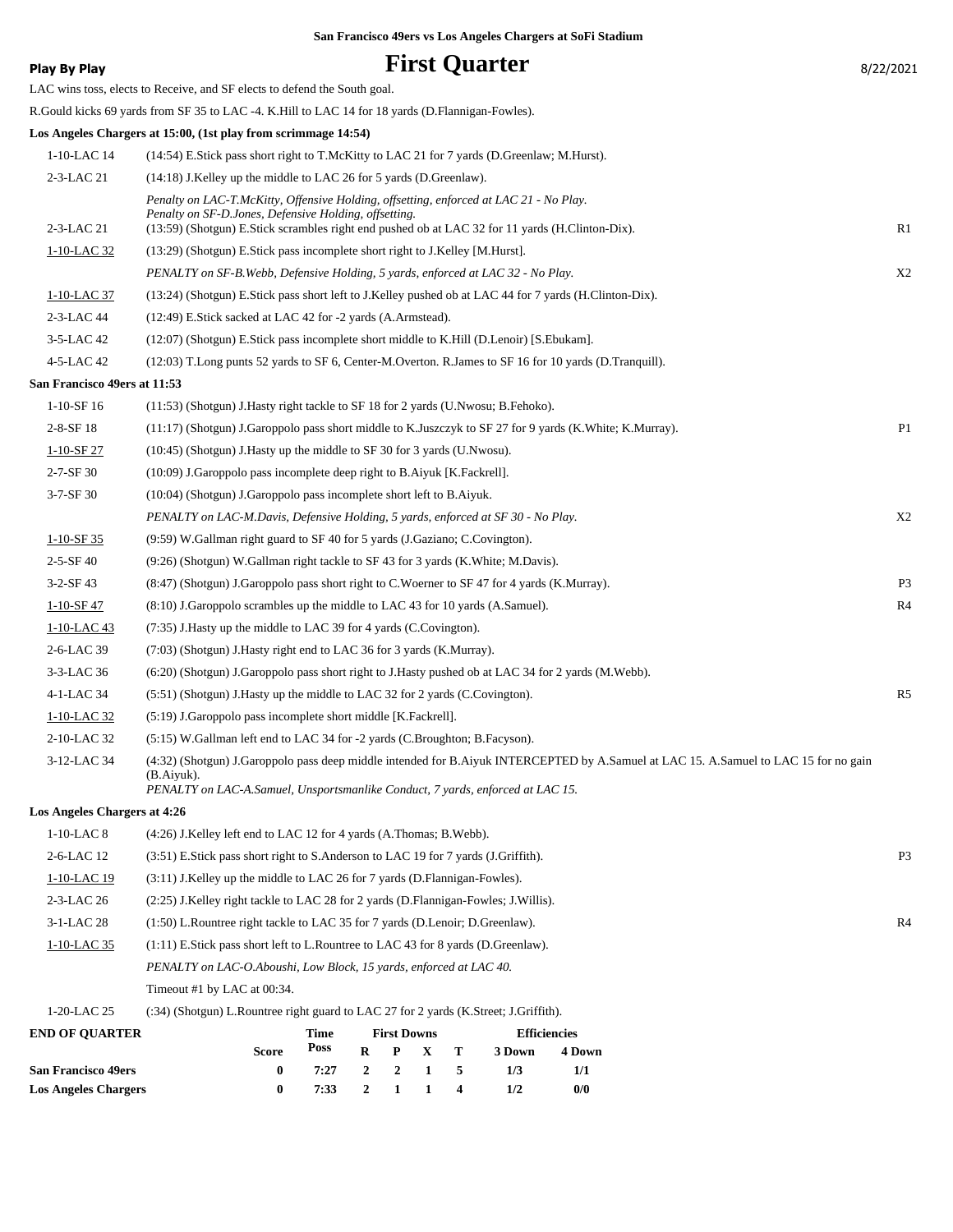| <b>Play By Play</b>             | <b>Second Quarter</b>                                                                                                                                                                                                                        | 8/22/2021      |
|---------------------------------|----------------------------------------------------------------------------------------------------------------------------------------------------------------------------------------------------------------------------------------------|----------------|
| Los Angeles Chargers continued. |                                                                                                                                                                                                                                              |                |
| 2-18-LAC 27                     | (15:00) (Shotgun) E.Stick pass short left to J.Kelley to LAC 32 for 5 yards (H.Clinton-Dix).                                                                                                                                                 |                |
| 3-13-LAC 32                     | (14:22) (Shotgun) E.Stick sacked at LAC 32 for 0 yards (S.Ebukam).                                                                                                                                                                           |                |
| 4-13-LAC 32                     | (13:51) T. Long punts 44 yards to SF 24, Center-M. Overton, out of bounds.                                                                                                                                                                   |                |
|                                 | PENALTY on LAC-B.Facyson, Player Out of Bounds on Kick, 5 yards, enforced at SF 24.                                                                                                                                                          |                |
| San Francisco 49ers at 13:43    |                                                                                                                                                                                                                                              |                |
| 1-10-SF 29                      | (13:43) (Shotgun) J.Hasty up the middle to SF 34 for 5 yards (K.Murray).                                                                                                                                                                     |                |
| 2-5-SF 34                       | (13:05) (Shotgun) T.Lance pass short middle to D.Samuel to SF 43 for 9 yards (C.Broughton).                                                                                                                                                  | P <sub>6</sub> |
| $1-10-SF$ 43                    | (12:29) T.Lance pass incomplete deep right.                                                                                                                                                                                                  |                |
| 2-10-SF 43                      | $(12:21)$ (Shotgun) J. Hasty left end to SF 45 for 2 yards (K. Fackrell, C. Covington).                                                                                                                                                      |                |
| 3-8-SF 45                       | (11:35) (Shotgun) T.Lance pass incomplete short middle to D.Samuel.                                                                                                                                                                          |                |
| 4-8-SF 45                       | (11:31) M. Wishnowsky punts 50 yards to LAC 5, Center-T. Pepper. K. Hill to LAC 8 for 3 yards (N. Webster).                                                                                                                                  |                |
| Los Angeles Chargers at 11:21   |                                                                                                                                                                                                                                              |                |
| $1-10-LAC8$                     | (11:21) J.Kelley left tackle to LAC 7 for -1 yards (K.Street).                                                                                                                                                                               |                |
| 2-11-LAC 7                      | (10:46) (Shotgun) E.Stick pass incomplete deep left to S.Anderson.                                                                                                                                                                           |                |
| 3-11-LAC 7                      | (10:42) (Shotgun) E.Stick sacked in End Zone for -7 yards, SAFETY (J.Willis).                                                                                                                                                                |                |
|                                 | SF 2 LAC 0, Safety, 4:22 elapsed                                                                                                                                                                                                             |                |
|                                 | T.Long kicks 69 yards from LAC 20 to SF 11. R.James to SF 29 for 18 yards (A.Gilman).                                                                                                                                                        |                |
|                                 | PENALTY on SF-T.Benjamin, Illegal Block Above the Waist, 10 yards, enforced at SF 24.                                                                                                                                                        |                |
|                                 | San Francisco 49ers at 10:38, (1st play from scrimmage 10:32)                                                                                                                                                                                |                |
| 1-10-SF 14                      | (10:32) (Shotgun) W.Gallman right guard to SF 20 for 6 yards (A.Gilman; U.Nwosu).                                                                                                                                                            |                |
| 2-4-SF 20                       | (9:49) W.Gallman left tackle to SF 20 for no gain (B.Fehoko).                                                                                                                                                                                |                |
| 3-4-SF 20                       | (9:07) (Shotgun) T.Lance pass short middle intended for M.Sanu INTERCEPTED by T.Campbell at SF 32. T.Campbell ran ob at SF 25 for 7 yards<br>(S.Kelemete).<br>PENALTY on LAC-K. White, Illegal Blindside Block, 15 yards, enforced at SF 25. |                |
| Los Angeles Chargers at 8:58    |                                                                                                                                                                                                                                              |                |
| $1-10-SF40$                     | (8.58) (Shotgun) E.Stick pass short middle to L.Rountree to SF 34 for 6 yards (M.Harris).                                                                                                                                                    |                |
| 2-4-SF 34                       | (8.24) L.Rountree up the middle to SF 30 for 4 yards (D.Flannigan-Fowles).                                                                                                                                                                   | R5             |
| $1-10-SF$ 30                    | (7:47) (Shotgun) E.Stick pass incomplete short left to S.Anderson (A.Key).                                                                                                                                                                   |                |
| 2-10-SF 30                      | (7:44) (Shotgun) L.Rountree right tackle to SF 25 for 5 yards (J.Griffith).                                                                                                                                                                  |                |
|                                 | PENALTY on SF-K.Givens, Defensive Holding, 5 yards, enforced at SF 25.                                                                                                                                                                       | X6             |
| 1-10-SF 20                      | (7:12) (Shotgun) E.Stick pass short right to L.Rountree pushed ob at SF 16 for 4 yards (J.Griffith).                                                                                                                                         |                |
| 2-6-SF 16                       | $(6:41)$ (Shotgun) L.Rountree right tackle to SF 15 for 1 yard (Z.Kerr).                                                                                                                                                                     |                |
| $3-5-SF15$                      | (6:01) (Shotgun) E.Stick pass incomplete short left to S.Anderson.                                                                                                                                                                           |                |
|                                 | PENALTY on SF-B.Webb, Defensive Pass Interference, 12 yards, enforced at SF 15 - No Play.                                                                                                                                                    | X7             |
| $1 - 3 - SF3$                   | (5:56) E.Stick pass short right to J.Palmer for 3 yards, TOUCHDOWN.                                                                                                                                                                          | P8             |
|                                 | M.Badgley extra point is GOOD, Center-M.Overton, Holder-T.Long.                                                                                                                                                                              |                |
|                                 | SF 2 LAC 7, 7 plays, 40 yards, 2 penalties, 3:09 drive, 9:11 elapsed                                                                                                                                                                         |                |
|                                 | M.Badgley kicks 65 yards from LAC 35 to end zone, Touchback.                                                                                                                                                                                 |                |
| San Francisco 49ers at 5:49     |                                                                                                                                                                                                                                              |                |
| $1-10-SF$ 25                    | (5:49) (Shotgun) T.Lance pass incomplete short right to C.Woerner.                                                                                                                                                                           |                |

- 2-10-SF 25 (5:45) J.Hasty up the middle to SF 30 for 5 yards (N.Niemann).
- 3-5-SF 30 (5:01) (Shotgun) T.Lance sacked at SF 28 for -2 yards (K.Fackrell).

4-7-SF 28 (4:21) M.Wishnowsky punts 47 yards to LAC 25, Center-T.Pepper. J.Guyton pushed ob at LAC 33 for 8 yards (D.Harris).

## **Los Angeles Chargers at 4:11**

| 00 THIS CRO CHAIR CHO At 1111 |                                                                                             |                |
|-------------------------------|---------------------------------------------------------------------------------------------|----------------|
| $1-10-LAC$ 33                 | $(4:11)$ (Shotgun) J.Kelley right tackle to LAC 31 for -2 yards (D.Flannigan-Fowles).       |                |
| 2-12-LAC 31                   | (3:36) (Shotgun) E.Stick pass deep right to J.Guyton to SF 30 for 39 yards (H.Clinton-Dix). | P <sub>9</sub> |
| $1-10-SF$ 30                  | (2:56) (Shotgun) J.Kelley right end to SF 29 for 1 yard (A.Thomas).                         |                |
| 2-9-SF 29                     | $(2.19)$ (Shotgun) E.Stick pass incomplete short right to J.Palmer (Z.Kerr).                |                |
|                               | PENALTY on LAC-T.Pipkins, Offensive Holding, 10 yards, enforced at SF 29 - No Play.         |                |
| 2-19-SF 39                    | $(2.15)$ (Shotgun) E. Stick scrambles up the middle to SF 34 for 5 yards (M. Harris).       |                |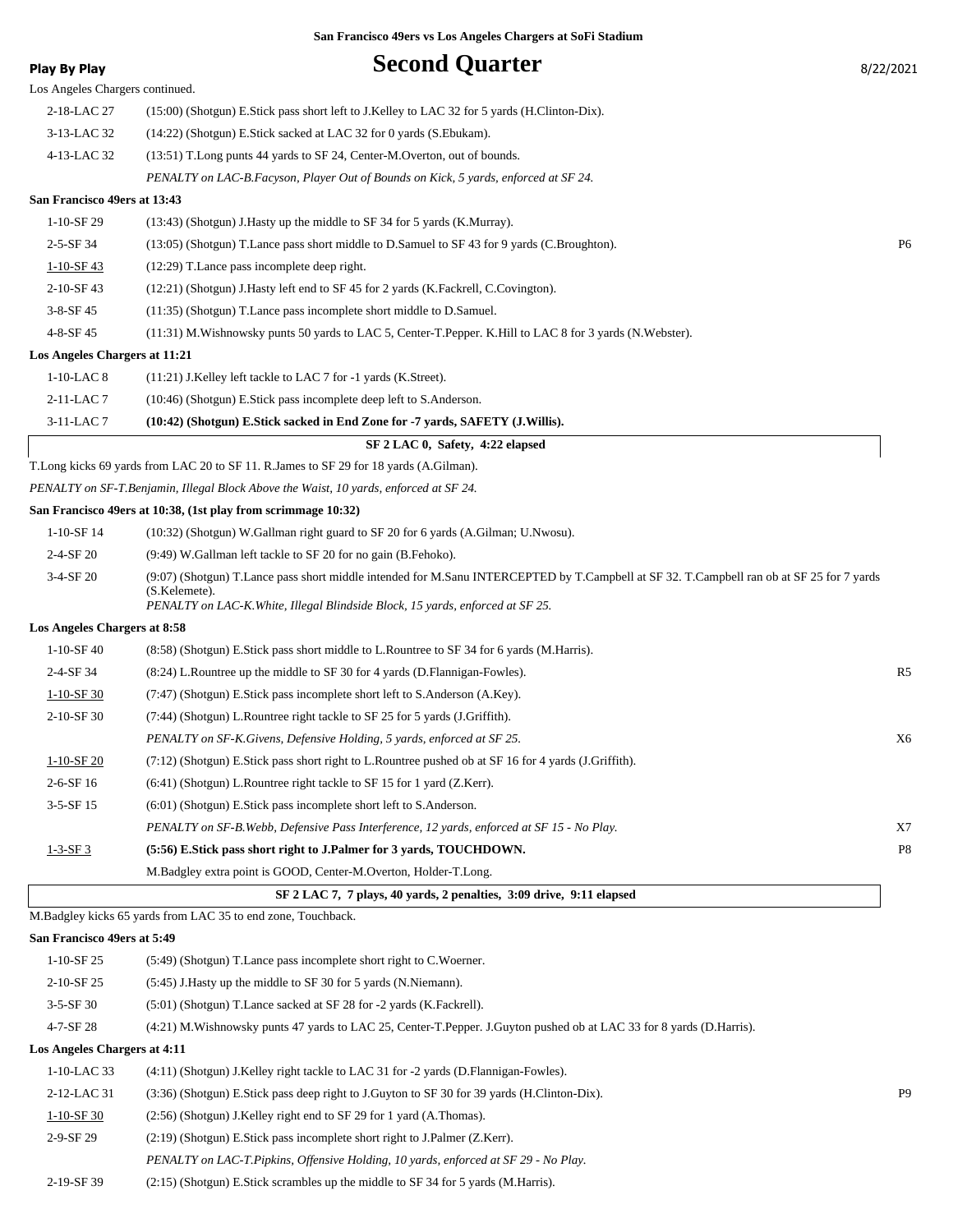|                             | San Francisco 49ers vs Los Angeles Chargers at SoFi Stadium                                                |                |
|-----------------------------|------------------------------------------------------------------------------------------------------------|----------------|
|                             | PENALTY on SF-J.Griffith, Face Mask (15 Yards), 15 yards, enforced at SF 34.                               | X10            |
| Two-Minute Warning          |                                                                                                            |                |
| 1-10-SF 19                  | (2:00) J.Kelley up the middle to SF 21 for -2 yards (T.Hufanga).                                           |                |
|                             | Timeout #1 by SF at $01:54$ .                                                                              |                |
| 2-12-SF 21                  | $(1:54)$ (Shotgun) E.Stick pass incomplete short left [Z.Kerr].                                            |                |
|                             | PENALTY on LAC-E.Stick, Intentional Grounding, 13 yards, enforced at SF 21.                                |                |
| 3-25-SF 34                  | (1:50) (Shotgun) E.Stick pass short right to K.Hill to SF 32 for 2 yards (Z.Kerr).                         |                |
|                             | Timeout #2 by LAC at 01:02.                                                                                |                |
| 4-23-SF 32                  | (1:02) M.Badgley 50 yard field goal is GOOD, Center-M.Overton, Holder-T.Long.                              |                |
|                             | SF 2 LAC 10, 8 plays, 35 vards, 1 penalty, 3:14 drive, 14:03 elapsed                                       |                |
|                             | M.Badgley kicks 65 yards from LAC 35 to end zone, Touchback.                                               |                |
| San Francisco 49ers at 0:57 |                                                                                                            |                |
| $1-10-SF25$                 | (:57) (Shotgun) T.Lance pass incomplete short right to W.Gallman.                                          |                |
| 2-10-SF 25                  | (:52) (Shotgun) T.Lance pass short left to T.Sherfield to SF 34 for 9 yards (A.Gilman).                    |                |
| 3-1-SF 34                   | (:33) (No Huddle, Shotgun) W.Gallman right guard to SF 46 for 12 yards (C.Christiansen, M.Webb).           | R7             |
|                             | Timeout #2 by SF at 00:29.                                                                                 |                |
| $1-10-SF46$                 | (:29) (Shotgun) T.Lance pass deep right to T.Sherfield pushed ob at LAC 13 for 41 yards (N.Niemann).       | P <sub>8</sub> |
| 1-10-LAC 13                 | (:21) (Shotgun) PENALTY on LAC-J.Lemonier, Neutral Zone Infraction, 5 yards, enforced at LAC 13 - No Play. |                |
| $1-5-LAC8$                  | (:21) (Shotgun) T.Lance pass short middle to B.Aiyuk to LAC 5 for 3 yards (N.Niemann).                     |                |
|                             | Timeout #3 by SF at $00:15$ .                                                                              |                |
| $2-2-LAC$ 5                 | (:15) (Shotgun) T.Lance pass short middle to M.Sanu for 5 yards, TOUCHDOWN.                                | P <sub>9</sub> |
|                             | TWO-POINT CONVERSION ATTEMPT. T.Lance rushes right end. ATTEMPT SUCCEEDS.                                  |                |
|                             | PENALTY on SF-J.Moore, Offensive Holding, 10 yards, enforced at LAC 2 - No Play.                           |                |
|                             | R.Gould extra point is No Good, Hit Right Upright, Center-T.Pepper, Holder-M.Wishnowsky.                   |                |
|                             | SF 8 LAC 10, 6 plays, 75 yards, 1 penalty, 0:45 drive, 14:48 elapsed                                       |                |

R.Gould kicks 65 yards from SF 35 to end zone, Touchback.

## **Los Angeles Chargers at 0:12**

1-10-LAC 25 (:12) E.Stick kneels to LAC 24 for -1 yards.

| <b>END OF OUARTER</b>       |              | Time                                   | <b>First Downs</b> |                     |    |        | <b>Efficiencies</b> |
|-----------------------------|--------------|----------------------------------------|--------------------|---------------------|----|--------|---------------------|
|                             | <b>Score</b> | Poss                                   |                    | $R$ $P$ $X$ $T$     |    | 3 Down | 4 Down              |
| <b>San Francisco 49ers</b>  |              | $6:25 \quad 1 \quad 3 \quad 0 \quad 4$ |                    |                     |    | 1/4    | 0/0                 |
| <b>Los Angeles Chargers</b> | 10           | 8:35                                   |                    | $1 \quad 2 \quad 3$ | -6 | 0/3    | 0/0                 |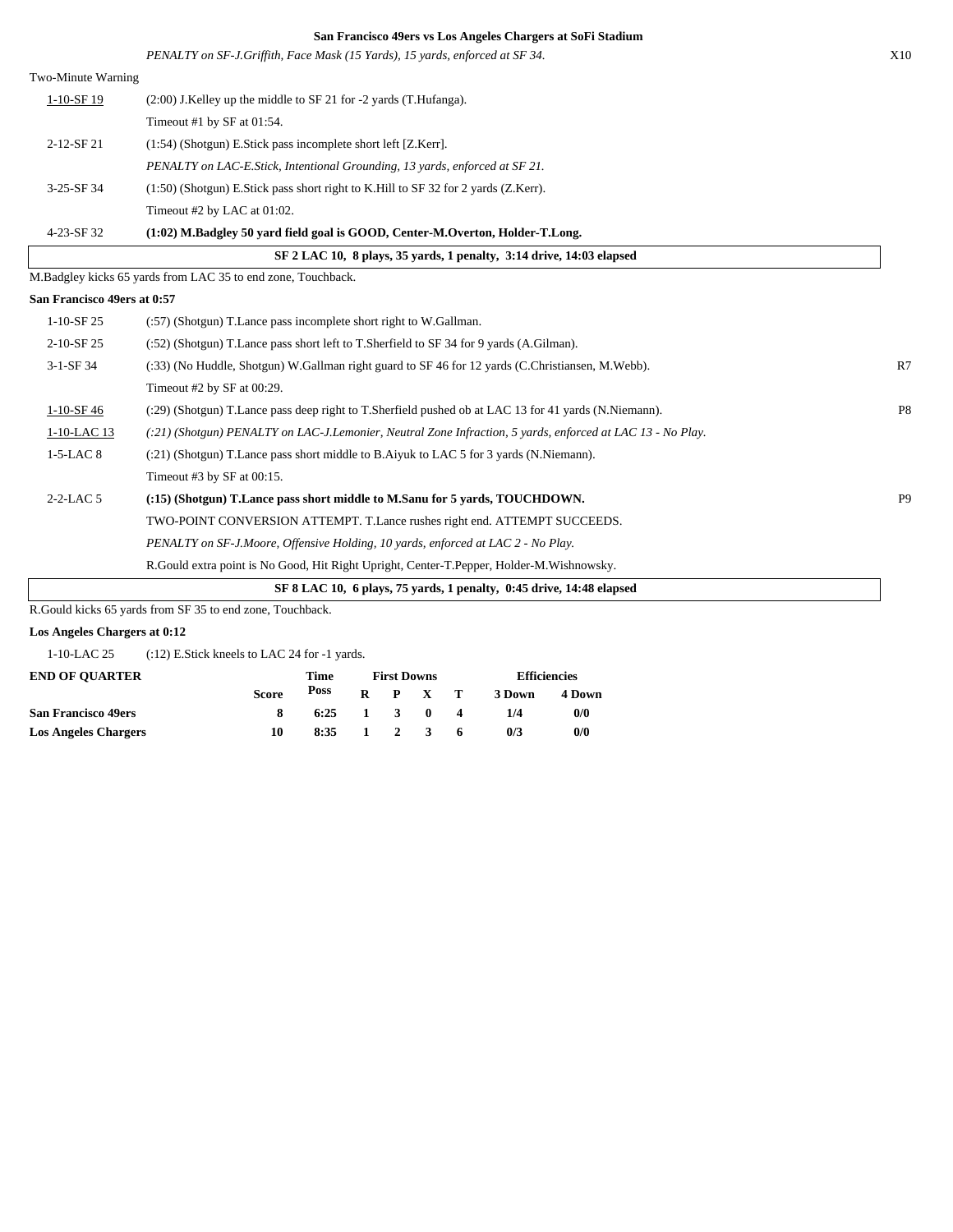| Play By Play                  | <b>Third Quarter</b>                                                                                   | 8/22/2021 |
|-------------------------------|--------------------------------------------------------------------------------------------------------|-----------|
|                               | SF elects to Receive, and LAC elects to defend the South goal.                                         |           |
|                               | T. Vizcaino kicks 67 yards from LAC 35 to SF -2. N. Webster to SF 25 for 27 yards (J. Hurst; M. Webb). |           |
|                               | San Francisco 49ers at 15:00, (1st play from scrimmage 14:52)                                          |           |
| 1-10-SF 25                    | (14:52) W. Gallman right tackle to SF 31 for 6 yards (C. Christiansen).                                |           |
|                               | PENALTY on LAC-J.Lemonier, Illegal Use of Hands, 5 yards, enforced at SF 31.                           | X10       |
| $1-10-SF36$                   | (14:28) (Shotgun) T.Lance sacked at SF 30 for -6 yards (J.Lemonier).                                   |           |
| $2-16-SF30$                   | (13:45) (Shotgun) T. Lance pass incomplete short left to R. James.                                     |           |
| $3-16-SF30$                   | (13:41) (Shotgun) W.Gallman up the middle to SF 41 for 11 yards (B.Deluca).                            |           |
| 4-5-SF 41                     | (13:03) M. Wishnowsky punts 59 yards to end zone, Center-T. Pepper, Touchback.                         |           |
| Los Angeles Chargers at 12:52 |                                                                                                        |           |
| 1-10-LAC 20                   | (12:52) (Shotgun) C.Daniel pass short right to D.Bradwell to LAC 23 for 3 yards (J.Hilliard).          |           |
| 2-7-LAC 23                    | $(12:17)$ (Shotgun) L. Rountree left tackle to LAC 22 for $-1$ yards (A.Key).                          |           |
| 3-8-LAC 22                    | (11:41) (Shotgun) C.Daniel pass incomplete deep left to K.Hill.                                        |           |
| 4-8-LAC 22                    | (11:36) T.Long punts 41 yards to SF 37, Center-M.Overton, fair catch by T.Benjamin.                    |           |
| San Francisco 49ers at 11:29  |                                                                                                        |           |
| 1-10-SF 37                    | (11:29) (Shotgun) W.Gallman up the middle to SF 41 for 4 yards (J.Lemonier, W.Yarbary).                |           |
| $2-6-SF41$                    | (10:47) (Shotgun) T.Lance scrambles up the middle pushed ob at SF 49 for 8 yards (C.Christiansen).     | R11       |
| $1 - 10 - SF$ 49              | (10:17) (Shotgun) J. Hasty up the middle to LAC 46 for 5 yards (N. Niemann; F. Merrill).               |           |
| 2-5-LAC 46                    | (9:41) J. Hasty up the middle to LAC 45 for 1 yard (W. Yarbary).                                       |           |
| 3-4-LAC 45                    | (9:05) (Shotgun) T.Lance pass short left to T.Benjamin ran ob at LAC 37 for 8 yards (B.Facyson).       | P12       |
| 1-10-LAC 37                   | (8:41) T. Lance pass incomplete short right to R. James (T. Campbell).                                 |           |
|                               | PENALTY on SF-M.Pruitt, Offensive Holding, 10 yards, enforced at LAC 37 - No Play.                     |           |
| 1-20-LAC 47                   | (8.34) (Shotgun) W.Gallman right guard to LAC 40 for 7 yards (J.Lemonier).                             |           |
| 2-13-LAC 40                   | (7:49) T. Lance pass short left to R. James to LAC 29 for 11 yards (B. Deluca).                        |           |
| 3-2-LAC 29                    | (7:11) (Shotgun) J.Hasty right end to LAC 22 for 7 yards (J.Brannon; B.Deluca).                        | R13       |
| 1-10-LAC 22                   | (6:27) J. Hasty right guard to LAC 17 for 5 yards (N. Niemann).                                        |           |
| 2-5-LAC 17                    | (5:49) (Shotgun) J. Hasty left guard to LAC 16 for 1 yard (W. Yarbary; N. Niemann).                    |           |
| 3-4-LAC 16                    | (5:06) (Shotgun) T.Lance pass short middle to T.Benjamin for 16 yards, TOUCHDOWN.                      | P14       |
|                               | R.Gould extra point is GOOD, Center-T.Pepper, Holder-M.Wishnowsky.                                     |           |
|                               | SF 15 LAC 10, 11 plays, 63 yards, 6:28 drive, 9:59 elapsed                                             |           |
|                               | M. Wishnowsky kicks 65 yards from SF 35 to end zone, Touchback.                                        |           |
| Los Angeles Chargers at 5:01  |                                                                                                        |           |
| 1-10-LAC 25                   | (5:01) L.Rountree left tackle to LAC 20 for -5 yards (A.Barrett).                                      |           |
| 2-15-LAC 20                   | (4:27) C.Daniel pass short right to T.Johnson pushed ob at LAC 27 for 7 yards (A.Myres).               |           |
| 3-8-LAC 27                    | (3:55) (Shotgun) C.Daniel pass short right to K.Hill to LAC 31 for 4 yards (A.Myres).                  |           |

4-4-LAC 31 (3:16) T.Long punts 42 yards to SF 27, Center-M.Overton. T.Benjamin to SF 39 for 12 yards (M.Webb).

**San Francisco 49ers at 3:05**

- 1-10-SF 39 (3:05) W.Gallman up the middle to SF 45 for 6 yards (C.Christiansen; D.Bellamy).
- 2-4-SF 45 (2:28) W.Gallman up the middle to SF 41 for -4 yards (W.Yarbary).
- 3-8-SF 41 (1:49) (Shotgun) N.Sudfeld pass short right to R.James to SF 46 for 5 yards (T.Campbell).
- 4-3-SF 46 (1:11) M.Wishnowsky punts 33 yards to LAC 21, Center-T.Pepper, out of bounds.

## **Los Angeles Chargers at 1:05**

|  | 1-10-LAC 21 |  |  | (1:05) (Shotgun) C.Daniel pass short right to T.Johnson to LAC 27 for 6 yards (A.Thomas). |
|--|-------------|--|--|-------------------------------------------------------------------------------------------|
|--|-------------|--|--|-------------------------------------------------------------------------------------------|

2-4-LAC 27 (:30) D.Bradwell up the middle to LAC 33 for 6 yards (D.Harris; J.Mayden). R11

| <b>END OF OUARTER</b>       |              | Time            |              | <b>First Downs</b> |              | <b>Efficiencies</b> |        |  |  |
|-----------------------------|--------------|-----------------|--------------|--------------------|--------------|---------------------|--------|--|--|
|                             | <b>Score</b> | Poss            | R.           |                    | P X T        | 3 Down              | 4 Down |  |  |
| <b>San Francisco 49ers</b>  | 15           | $10:36$ 2 2 1 5 |              |                    |              | 3/5                 | 0/0    |  |  |
| <b>Los Angeles Chargers</b> | 10           | 4:24            | $\mathbf{1}$ | $\mathbf{0}$       | $\mathbf{0}$ | 0/2                 | 0/0    |  |  |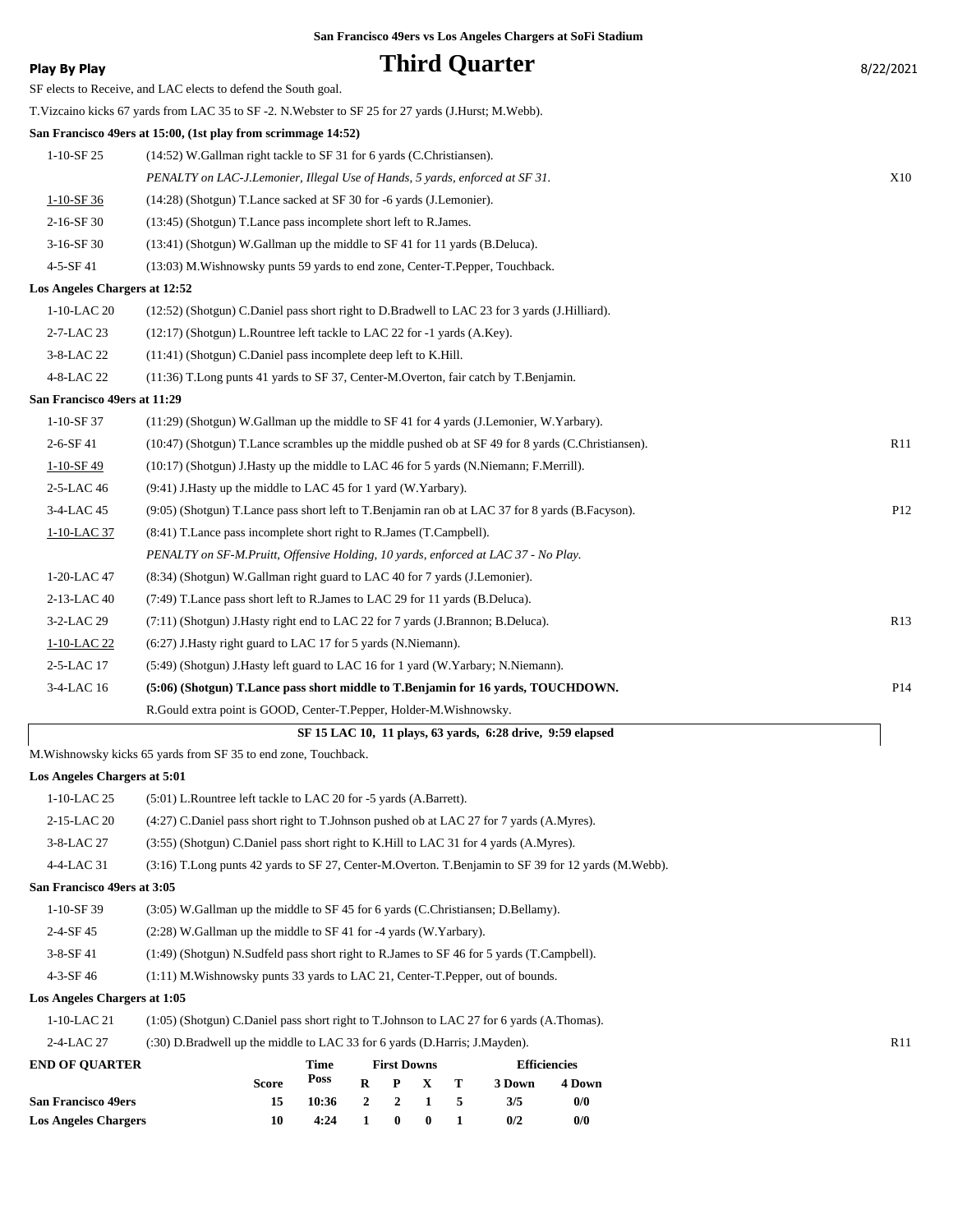# **Play By Play Play Play Play Play By Play Example 2011 11 All 2012 12:31 12:42 Play By Play 8/22/2021**

| Los Angeles Chargers continued. |                                                                                                                                                                                                                                                |                 |
|---------------------------------|------------------------------------------------------------------------------------------------------------------------------------------------------------------------------------------------------------------------------------------------|-----------------|
| 1-10-LAC 33                     | (15:00) (Shotgun) C.Daniel pass short right to T.Johnson pushed ob at LAC 35 for 2 yards (A.Thomas).                                                                                                                                           |                 |
| 2-8-LAC 35                      | (14:32) K.Hill right end pushed ob at LAC 36 for 1 yard (K.Nacua).                                                                                                                                                                             |                 |
| 3-7-LAC 36                      | (14:01) (Shotgun) C.Daniel pass incomplete deep right to J.Hurst.                                                                                                                                                                              |                 |
|                                 | PENALTY on SF-A.Thomas, Defensive Pass Interference, 16 yards, enforced at LAC 36 - No Play.                                                                                                                                                   | X12             |
| $1-10-SF$ 48                    | (13:56) PENALTY on LAC, Delay of Game, 5 yards, enforced at SF 48 - No Play.                                                                                                                                                                   |                 |
| 1-15-LAC 47                     | (13:56) C.Daniel pass short right to T.Johnson to LAC 43 for -4 yards (M.Harris).                                                                                                                                                              |                 |
| 2-19-LAC 43                     | (13:16) (Shotgun) C.Daniel pass short left intended for K.Hill INTERCEPTED by J.Mayden at SF 46. J.Mayden for 54 yards, TOUCHDOWN<br><b>NULLIFIED</b> by Penalty.<br>PENALTY on SF-S.Calhoun, Offensive Holding, 10 yards, enforced at LAC 38. |                 |
| San Francisco 49ers at 13:04    |                                                                                                                                                                                                                                                |                 |
| $1-10$ -LAC 48                  | $(13:04)$ PENALTY on SF, Delay of Game, 5 yards, enforced at LAC 48 - No Play.                                                                                                                                                                 |                 |
| $1 - 15 - SF 47$                | (13:04) W.Gallman right tackle to LAC 43 for 10 yards (C.Christiansen).                                                                                                                                                                        |                 |
| 2-5-LAC 43                      | (12:26) N.Sudfeld FUMBLES (Aborted) at LAC 43, RECOVERED by LAC-C.Christiansen at LAC 45.                                                                                                                                                      |                 |
| Los Angeles Chargers at 12:21   |                                                                                                                                                                                                                                                |                 |
| 1-10-LAC 45                     | (12:21) (Shotgun) PENALTY on LAC-T.St. Louis, False Start, 5 yards, enforced at LAC 45 - No Play.                                                                                                                                              |                 |
| 1-15-LAC 40                     | (12:21) (Shotgun) C.Daniel pass short left to D.Bradwell pushed ob at LAC 42 for 2 yards (D.Harris).                                                                                                                                           |                 |
| 2-13-LAC 42                     | (11:41) (Shotgun) C.Daniel sacked at LAC 24 for -18 yards (K.Nacua).                                                                                                                                                                           |                 |
| 3-31-LAC 24                     | (11:02) (Shotgun) C.Daniel pass short left to D.Bradwell to LAC 27 for 3 yards (A.Barrett; J.Hilliard).                                                                                                                                        |                 |
| 4-28-LAC 27                     | (10:21) T.Long punts 53 yards to SF 20, Center-M.Overton. R.James pushed ob at LAC 48 for 32 yards (L.Rountree).                                                                                                                               |                 |
| San Francisco 49ers at 10:06    |                                                                                                                                                                                                                                                |                 |
| $1-10$ -LAC 48                  | (10:06) N.Sudfeld pass incomplete short right.                                                                                                                                                                                                 |                 |
| 2-10-LAC 48                     | (9:58) (Shotgun) J.Hasty left guard to LAC 41 for 7 yards (C.Christiansen). SF-J.Hilliard was injured during the play.                                                                                                                         |                 |
| 3-3-LAC 41                      | (9:27) (Shotgun) J.Hasty left end to LAC 44 for -3 yards (N.Niemann).                                                                                                                                                                          |                 |
| 4-6-LAC 44                      | (8:52) M. Wishnowsky punts 35 yards to LAC 9, Center-T. Pepper, fair catch by M. Bandy.                                                                                                                                                        |                 |
| Los Angeles Chargers at 8:45    |                                                                                                                                                                                                                                                |                 |
| $1-10-LAC9$                     | $(8:45)$ L. Rountree left end to LAC 8 for -1 yards (J. Hilliard).                                                                                                                                                                             |                 |
| 2-11-LAC 8                      | (8:04) (Shotgun) C.Daniel pass short left to K.Hill to LAC 12 for 4 yards (D.Harris).                                                                                                                                                          |                 |
| 3-7-LAC 12                      | (7:22) (Shotgun) C.Daniel pass short middle to K.Hill to LAC 20 for 8 yards (D.Harris).                                                                                                                                                        | P <sub>13</sub> |
| 1-10-LAC 20                     | (6:46) (Shotgun) C.Daniel pass incomplete short right to D.Bradwell (D.Daniels).                                                                                                                                                               |                 |
| 2-10-LAC 20                     | (6:42) (Shotgun) C.Daniel pass short right to M.Bandy pushed ob at LAC 30 for 10 yards (A.Myres).                                                                                                                                              | P <sub>14</sub> |
| 1-10-LAC 30                     | (6:06) D.Bradwell up the middle to LAC 35 for 5 yards (E.Sullivan).                                                                                                                                                                            |                 |
| 2-5-LAC 35                      | (5:35) C.Daniel pass short right to J.Hurst ran ob at LAC 49 for 14 yards.                                                                                                                                                                     | P15             |
| 1-10-LAC 49                     | (5:14) (No Huddle, Shotgun) C.Daniel pass short middle to D.Bradwell to 50 for 1 yard (J.Hilliard).                                                                                                                                            |                 |
| $2 - 9 - 50$                    | (4:37) (Shotgun) C.Daniel pass incomplete short left.                                                                                                                                                                                          |                 |
| $3-9-50$                        | (4:31) (Shotgun) C.Daniel pass incomplete short right to T.Johnson.                                                                                                                                                                            |                 |
| 4-9-50                          | (4:27) T.Long punts 35 yards to SF 15, Center-M.Overton, fair catch by R.Cracraft.                                                                                                                                                             |                 |
| San Francisco 49ers at 4:20     |                                                                                                                                                                                                                                                |                 |
| $1 - 10 - SF$ 15                | (4:20) PENALTY on SF-D.Shepley, False Start, 5 yards, enforced at SF 15 - No Play.                                                                                                                                                             |                 |
| $1-15-SF10$                     | (4:20) W.Gallman up the middle to SF 12 for 2 yards (D.Bellamy; F.Merrill).                                                                                                                                                                    |                 |
| 2-13-SF 12                      | (3:37) (Shotgun) W.Gallman up the middle to SF 27 for 15 yards (B.Deluca).                                                                                                                                                                     |                 |
|                                 | PENALTY on SF-M.Pruitt, Offensive Holding, 10 yards, enforced at SF 18.                                                                                                                                                                        |                 |
| $2-17-SF8$                      | (3:31) (Shotgun) N.Sudfeld pass incomplete short right to N.Webster.                                                                                                                                                                           |                 |
| 3-17-SF8                        | (3:27) (Shotgun) N.Sudfeld pass short left to J.Hasty pushed ob at SF 20 for 12 yards (J.Lemonier; B.Deluca).                                                                                                                                  |                 |
| 4-5-SF 20                       | (3:19) M. Wishnowsky punts 47 yards to LAC 33, Center-T. Pepper. M. Bandy to LAC 43 for 10 yards (E. Yarbrough).                                                                                                                               |                 |
| Los Angeles Chargers at 3:08    |                                                                                                                                                                                                                                                |                 |
| 1-10-LAC 43                     | (3:08) (Shotgun) C.Daniel pass incomplete deep right to J.Hurst [E.Yarbrough].                                                                                                                                                                 |                 |
| 2-10-LAC 43                     | (3:04) (Shotgun) C.Daniel pass incomplete short left to T.Johnson.                                                                                                                                                                             |                 |
| 3-10-LAC 43                     | (3:00) (Shotgun) C.Daniel scrambles right end to LAC 48 for 5 yards (E.Sullivan).                                                                                                                                                              |                 |
| 4-5-LAC 48                      | (2:08) T.Long punts 41 yards to SF 11, Center-M.Overton, fair catch by R.Cracraft.                                                                                                                                                             |                 |
|                                 |                                                                                                                                                                                                                                                |                 |

**San Francisco 49ers at 2:01**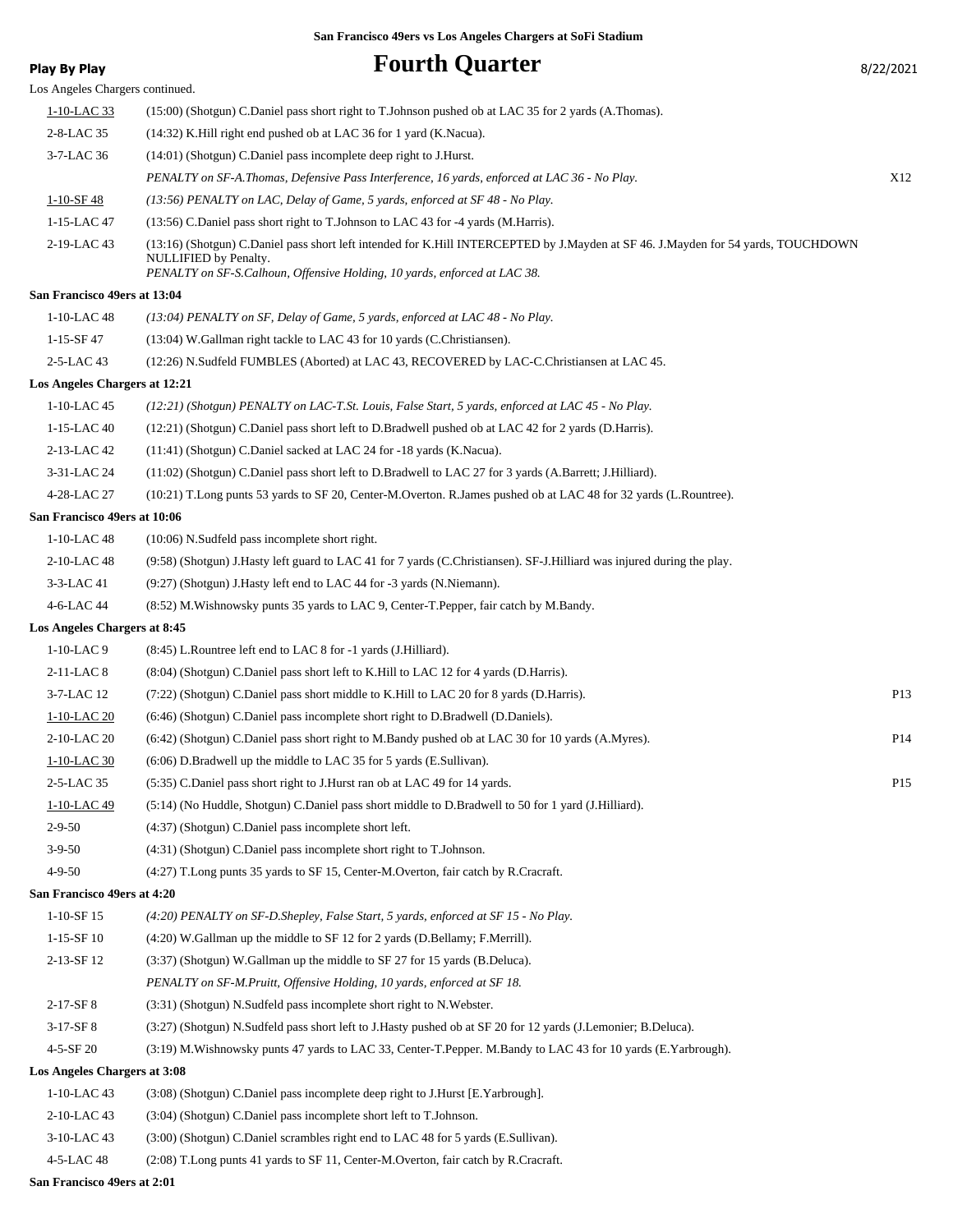| $1-10-SF11$                  | (2:01) J. Hasty up the middle to SF 12 for 1 yard (N. Niemann; T. Smith).                                                                                                                                                                                                                   |     |
|------------------------------|---------------------------------------------------------------------------------------------------------------------------------------------------------------------------------------------------------------------------------------------------------------------------------------------|-----|
| Two-Minute Warning           |                                                                                                                                                                                                                                                                                             |     |
| $2-9-SF12$                   | $(1:53)$ J. Hasty up the middle to SF 18 for 6 yards (D. Vaughn).                                                                                                                                                                                                                           |     |
|                              | Timeout #1 by LAC at 01:49.                                                                                                                                                                                                                                                                 |     |
| $3-3-SF$ 18                  | $(1.49)$ PENALTY on SF-D.Shepley, False Start, 5 yards, enforced at SF 18 - No Play.                                                                                                                                                                                                        |     |
| $3-8-SF$ 13                  | (1:49) (Shotgun) N.Sudfeld pass incomplete deep left to T.Benjamin.                                                                                                                                                                                                                         |     |
|                              | PENALTY on LAC-J.Lemonier, Roughing the Passer, 15 yards, enforced at SF 13 - No Play.                                                                                                                                                                                                      | X15 |
| $1-10-SF28$                  | $(1:45)$ J. Hasty up the middle to SF 29 for 1 yard (C. Christiansen).                                                                                                                                                                                                                      |     |
|                              | Timeout #2 by LAC at 01:40.                                                                                                                                                                                                                                                                 |     |
| 2-9-SF 29                    | (1:40) J. Hasty left tackle to SF 30 for 1 yard (F. Merrill).                                                                                                                                                                                                                               |     |
|                              | Timeout #3 by LAC at $01:36$ .                                                                                                                                                                                                                                                              |     |
| $3 - 8 - SF$ 30              | (1:36) (Shotgun) N.Sudfeld pass short right to J.Hasty to SF 38 for 8 yards (B.Deluca).<br>The Replay Official reviewed the first down ruling, and the play was REVERSED.<br>(Shotgun) N.Sudfeld pass short right to J.Hasty to SF 37 for 7 yards (B.Deluca).<br>Timeout #1 by SF at 00:54. |     |
| $4-1-SF37$                   | (:54) M. Wishnowsky punts 55 yards to LAC 8, Center-T. Pepper. M. Bandy to LAC 21 for 13 yards (J. Griffith; J. Hokit).                                                                                                                                                                     |     |
| Los Angeles Chargers at 0:44 |                                                                                                                                                                                                                                                                                             |     |
| 1-10-LAC 21                  | (:44) (Shotgun) C.Daniel sacked at LAC 12 for -9 yards (K.Street).                                                                                                                                                                                                                          |     |

2-19-LAC 12 (:22) (No Huddle, Shotgun) C.Daniel pass short middle to L.Rountree to LAC 12 for no gain (M.Harris) [K.Street].

| <b>END OF OUARTER</b>       |              | Time                  |  | <b>First Downs</b> |                | <b>Efficiencies</b> |        |  |  |
|-----------------------------|--------------|-----------------------|--|--------------------|----------------|---------------------|--------|--|--|
|                             | <b>Score</b> | Poss                  |  | $R$ $P$ $X$ $T$    |                | 3 Down              | 4 Down |  |  |
| <b>San Francisco 49ers</b>  | 15           | $4:33 \t 0 \t 0 \t 1$ |  |                    | $\blacksquare$ | 0/3                 | 0/0    |  |  |
| <b>Los Angeles Chargers</b> | 10           | 10:27                 |  | $0 \t3 \t1 \t4$    |                | 1/4                 | 0/0    |  |  |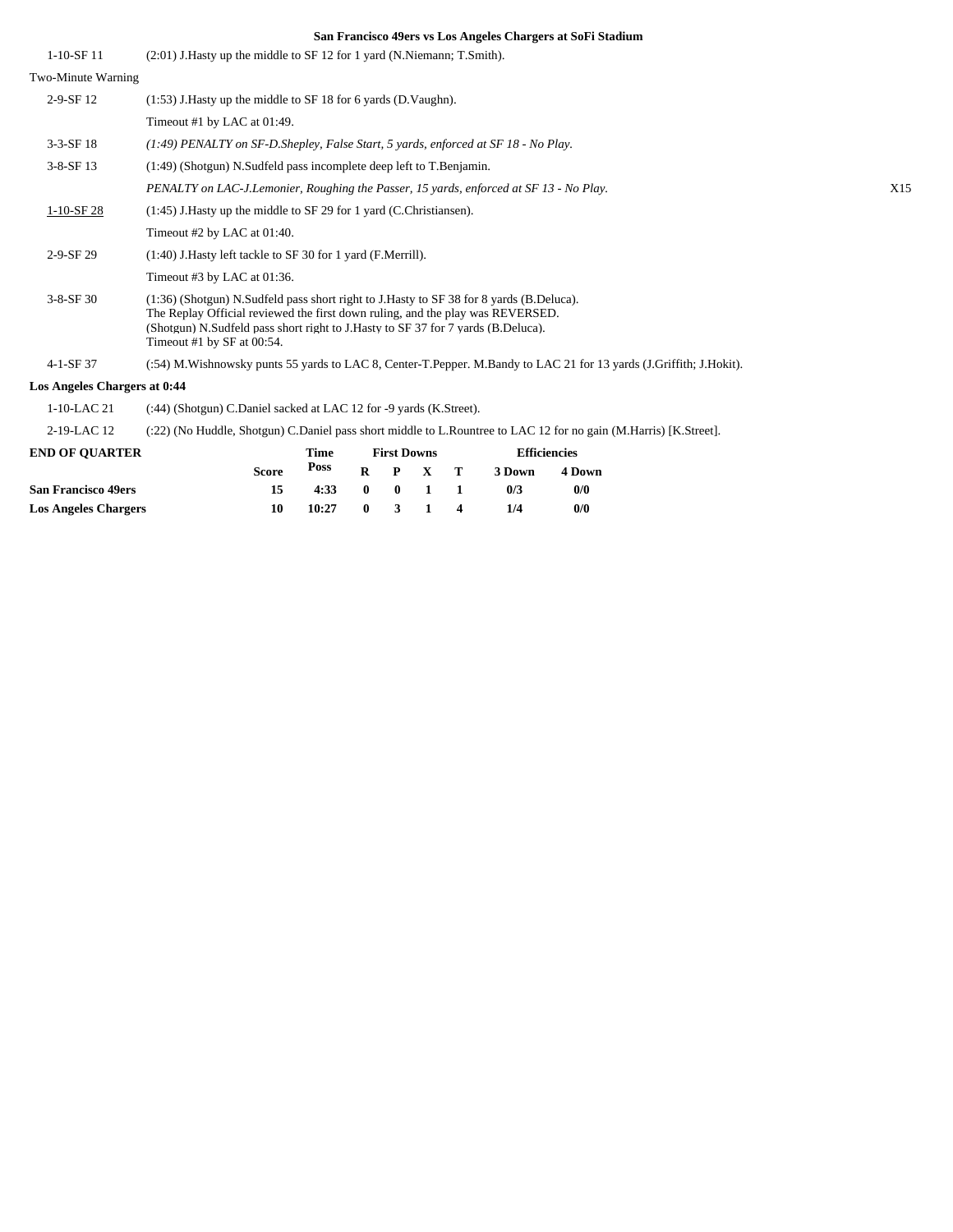# **Miscellaneous Statistics Report**

**San Francisco 49ers vs Los Angeles Chargers**

**8/22/2021 at SoFi Stadium**

## **Ten Longest Plays for San Francisco 49ers**

| Yards | <b>Otr</b> | <b>Play Start</b> | <b>Play Description</b>                                                                                                                               |
|-------|------------|-------------------|-------------------------------------------------------------------------------------------------------------------------------------------------------|
| 41    |            | 2 1-10-SF 46      | (:29) (Shotgun) T.Lance pass deep right to T.Sherfield pushed ob at LAC 13 for 41 yards (N.Niemann).                                                  |
| 16    |            | 3 3-4-LAC 16      | (5:06) (Shotgun) T.Lance pass short middle to T.Benjamin for 16 yards, TOUCHDOWN.                                                                     |
| 12    |            | 2 3-1-SF 34       | (:33) (No Huddle, Shotgun) W.Gallman right guard to SF 46 for 12 yards (C.Christiansen, M.Webb).                                                      |
| 12    |            | 4 3-17-SF8        | (3:27) (Shotgun) N.Sudfeld pass short left to J.Hasty pushed ob at SF 20 for 12 yards (J.Lemonier; B.Deluca).                                         |
| 11    |            | 3 1-10-SF 25      | (14:52) W.Gallman right tackle to SF 31 for 6 yards (C.Christiansen).<br>PENALTY on LAC-J.Lemonier, Illegal Use of Hands, 5 yards, enforced at SF 31. |
| 11    |            | 3 3-16-SF 30      | (13:41) (Shotgun) W.Gallman up the middle to SF 41 for 11 yards (B.Deluca).                                                                           |
| 11    |            | 3 2-13-LAC 40     | (7:49) T.Lance pass short left to R.James to LAC 29 for 11 yards (B.Deluca).                                                                          |
| 10    |            | 1 1-10-SF 47      | (8:10) J.Garoppolo scrambles up the middle to LAC 43 for 10 yards (A.Samuel).                                                                         |
| 10    |            | 4 1-15-SF 47      | (13:04) W.Gallman right tackle to LAC 43 for 10 yards (C.Christiansen).                                                                               |
| 9     |            | 1 2-8-SF 18       | (11:17) (Shotgun) J.Garoppolo pass short middle to K.Juszczyk to SF 27 for 9 yards (K.White; K.Murray).                                               |
|       |            |                   | <b>Ten Longest Plays for Los Angeles Chargers</b>                                                                                                     |
| Yards | Qtr        | <b>Play Start</b> | <b>Play Description</b>                                                                                                                               |
| 39    |            | 2 2-12-LAC 31     | (3:36) (Shotgun) E.Stick pass deep right to J.Guyton to SF 30 for 39 yards (H.Clinton-Dix).                                                           |
| 20    |            | 2 2-19-SF 39      | (2:15) (Shotgun) E. Stick scrambles up the middle to SF 34 for 5 yards (M. Harris).                                                                   |
| 14    |            | 4 2-5-LAC 35      | (5:35) C.Daniel pass short right to J.Hurst ran ob at LAC 49 for 14 yards.                                                                            |
| 11    |            | 1 2-3-LAC 21      | (13:59) (Shotgun) E.Stick scrambles right end pushed ob at LAC 32 for 11 yards (H.Clinton-Dix).                                                       |
| 10    |            | 2 2-10-SF 30      | (7:44) (Shotgun) L. Rountree right tackle to SF 25 for 5 yards (J. Griffith).                                                                         |
| 10    |            | 4 2-10-LAC 20     | (6:42) (Shotgun) C.Daniel pass short right to M.Bandy pushed ob at LAC 30 for 10 yards (A.Myres).                                                     |
| 8     |            | 4 3-7-LAC 12      | (7:22) (Shotgun) C.Daniel pass short middle to K.Hill to LAC 20 for 8 yards (D.Harris).                                                               |
| 7     |            | 1 1-10-LAC 14     | (14:54) E. Stick pass short right to T. McKitty to LAC 21 for 7 yards (D. Greenlaw; M. Hurst).                                                        |
| 7     |            | 1 1-10-LAC 37     | (13:24) (Shotgun) E.Stick pass short left to J.Kelley pushed ob at LAC 44 for 7 yards (H.Clinton-Dix).                                                |

7 1 2-6-LAC 12 (3:51) E.Stick pass short right to S.Anderson to LAC 19 for 7 yards (J.Griffith).

|                                   | <b>Touchdown Scoring Information</b> | Offense |              | <b>Defense</b> Special Teams |
|-----------------------------------|--------------------------------------|---------|--------------|------------------------------|
| <b>VISITOR</b>                    | San Francisco 49ers                  |         |              |                              |
| <b>HOME</b>                       | Los Angeles Chargers                 |         | $\mathbf{u}$ |                              |
| <b>Plaver Scoring Information</b> |                                      |         |              |                              |

|           | Club Player  |              | TD Rush<br>TD | TD       |              | Rec KO TD Punt Int TD Fum Misc<br>TD |              | TD. | TD.          | FG | <b>XP</b>   | Rush | Rec |              | 2Pt 2Pt Sfty Points |
|-----------|--------------|--------------|---------------|----------|--------------|--------------------------------------|--------------|-----|--------------|----|-------------|------|-----|--------------|---------------------|
| <b>SF</b> | T.Benjamin   | 0            | 0             |          | 0            | 0                                    | $\mathbf{0}$ | 0   | 0            | 0  | 0           | 0    | 0   | $\mathbf{0}$ | 6                   |
| SF.       | M.Sanu       | 0            | 0             |          | $\mathbf{0}$ | 0                                    | $\mathbf{0}$ | 0   | $\mathbf 0$  | 0  | 0           | 0    | 0   | 0            | 6                   |
| <b>SF</b> | J.Willis     | 0            | 0             | $\Omega$ | $\mathbf{0}$ | 0                                    | $\mathbf{0}$ | 0   | $\mathbf 0$  | 0  | $\mathbf 0$ | 0    | 0   |              | 2                   |
| SF        | R.Gould      | $\mathbf{0}$ | 0             |          | $\mathbf{0}$ | 0                                    | 0            | 0   | $\mathbf{0}$ | 0  |             | 0    | 0   | 0            |                     |
|           | LAC J.Palmer | 0            | 0             |          | 0            | 0                                    | $\mathbf{0}$ | 0   | $\mathbf{0}$ | 0  | 0           | 0    | 0   | $\mathbf{0}$ | 6                   |
| LAC       | M.Badgley    | 0            | 0             |          | 0            | 0                                    | 0            | 0   | $\mathbf 0$  |    |             |      | 0   | 0            | 4                   |

| <b>Possession Detail</b>    | <b>First Half</b> |      | <b>Second Half</b> |       | Game           |       |  |  |
|-----------------------------|-------------------|------|--------------------|-------|----------------|-------|--|--|
|                             | <b>Visitor</b>    | Home | <b>Visitor</b>     | Home  | <b>Visitor</b> | Home  |  |  |
| Largest Lead                |                   | 8    | 5                  | 0     |                | 8     |  |  |
| Drives Leading              |                   |      | 5.                 |       | 6              |       |  |  |
| Time of Possession Leading  | 1:40              | 3:26 | 6:33               | 1:23  | 8:13           | 4:49  |  |  |
| Largest Deficit             | -8                | $-2$ | 0                  | -5    | -8             | -5    |  |  |
| Drives Trailing             |                   |      |                    | 6     |                |       |  |  |
| Time of Possession Trailing | 2:23              | 3:09 | 8:36               | 13:28 | 10:59          | 16:37 |  |  |
| Times Score Tied Up         |                   | 0    |                    |       |                |       |  |  |
| Lead Changes                |                   |      |                    |       |                |       |  |  |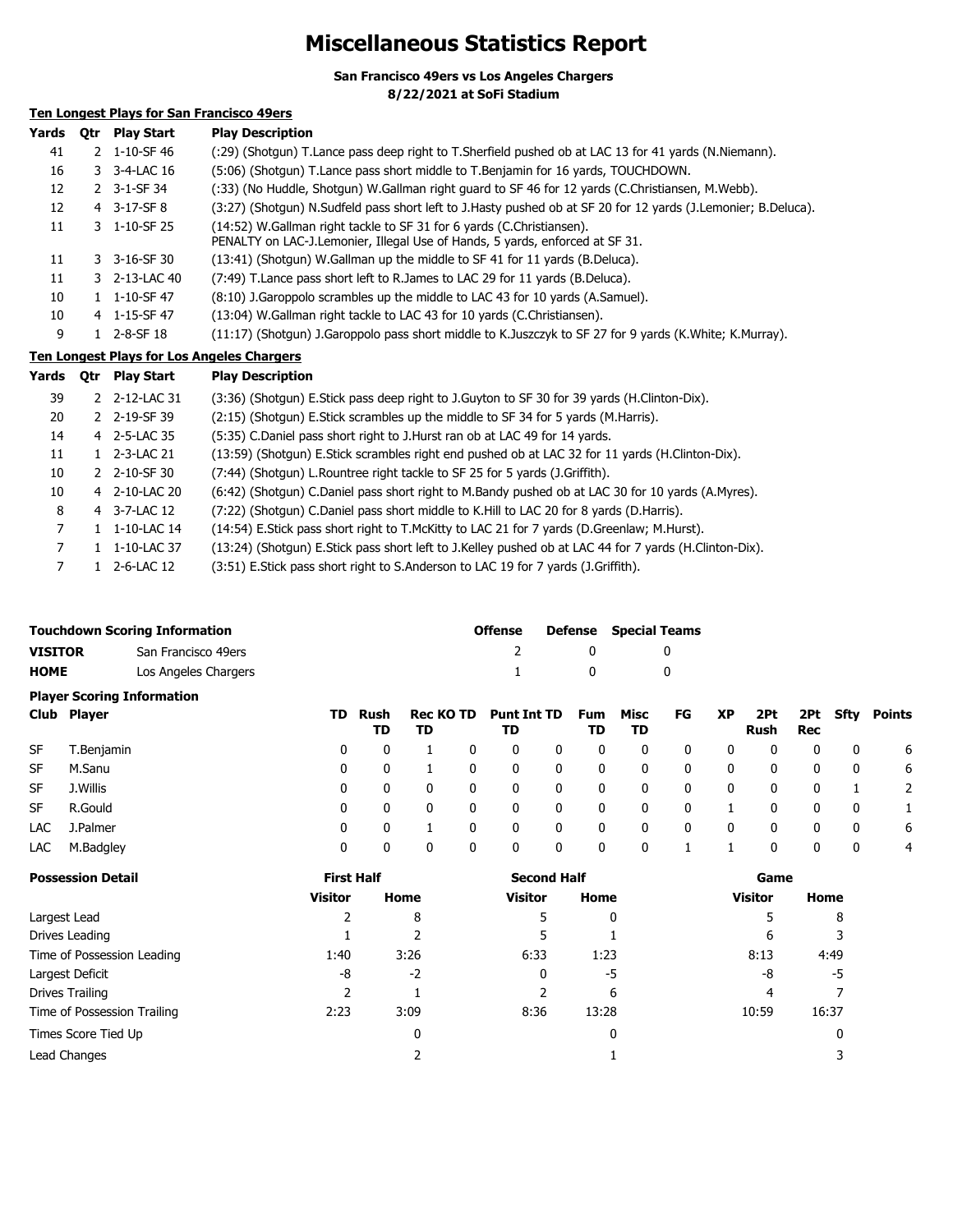## **Playtime Percentage**

Percent of playtime per player on offense, defense and special teams

|                |           | <b>San Francisco 49ers</b> |                |    |                |                      |     |                  |           |    | <b>Los Angeles Chargers</b> |    |                |                      |       |  |  |
|----------------|-----------|----------------------------|----------------|----|----------------|----------------------|-----|------------------|-----------|----|-----------------------------|----|----------------|----------------------|-------|--|--|
|                |           |                            | <b>Offense</b> |    | <b>Defense</b> | <b>Special Teams</b> |     |                  |           |    | <b>Offense</b>              |    | <b>Defense</b> | <b>Special Teams</b> |       |  |  |
| J Moore        | т         |                            | 68 100%        |    |                | 2                    |     | 8% T Pipkins     | т         |    | 67 100%                     |    |                | 2                    | 8%    |  |  |
| C McKivitz     | т         | 47                         | 69%            |    |                | 2                    |     | 8% T Johnson     | <b>WR</b> | 39 | 58%                         |    |                |                      |       |  |  |
| J Brendel      | С         | 45                         | 66%            |    |                | 2                    |     | 8% K Hill        | <b>WR</b> | 38 | 57%                         |    |                | 2                    | 8%    |  |  |
| J Hasty        | <b>RB</b> | 38                         | 56%            |    |                |                      |     | S Quessenberry   | G         | 36 | 54%                         |    |                | $\overline{2}$       | 8%    |  |  |
| S Kelemete     | G         | 36                         | 53%            |    |                | 2                    |     | 8% S Norton      | Т         | 36 | 54%                         |    |                | 2                    | $8\%$ |  |  |
| R Cracraft     | <b>WR</b> | 34                         | 50%            |    |                | 4                    | 16% | <b>B</b> Jaimes  | G         | 36 | 54%                         |    |                |                      |       |  |  |
| D Shepley      | T.        | 34                         | 50%            |    |                | $\mathbf{1}$         |     | 4% E Stick       | QB        | 36 | 54%                         |    |                |                      |       |  |  |
| C Kaufusi      | T.        | 34                         | 50%            |    |                |                      |     | J Guyton         | <b>WR</b> | 35 | 52%                         |    |                | 1                    | 4%    |  |  |
| T Lance        | QB        | 34                         | 50%            |    |                |                      |     | J Hurst          | <b>WR</b> | 33 | 49%                         |    |                | 4                    | 16%   |  |  |
| C Woerner      | <b>TE</b> | 31                         | 46%            |    |                | 7                    | 28% | T St. Louis      | т         | 31 | 46%                         |    |                | 2                    | $8\%$ |  |  |
| W Gallman      | <b>RB</b> | 30                         | 44%            |    |                | 1                    | 4%  | N Gilliam        | G         | 31 | 46%                         |    |                |                      |       |  |  |
| M Pruitt       | <b>TE</b> | 24                         | 35%            |    |                | 11                   | 44% | D Harper         | Τ         | 31 | 46%                         |    |                |                      |       |  |  |
| <b>B</b> Aiyuk | <b>WR</b> | 24                         | 35%            |    |                |                      |     | C Daniel         | QB        | 31 | 46%                         |    |                |                      |       |  |  |
| R James        | <b>WR</b> | 22                         | 32%            |    |                | 6                    | 24% | J Kelley         | <b>RB</b> | 28 | 42%                         |    |                | 3                    | 12%   |  |  |
| T Sherfield    | <b>WR</b> | 22                         | 32%            |    |                |                      |     | S Anderson       | TE        | 26 | 39%                         |    |                | 4                    | 16%   |  |  |
| T Benjamin     | <b>WR</b> | 21                         | 31%            |    |                | 4                    | 16% | L Rountree       | RB        | 25 | 37%                         |    |                | 14                   | 56%   |  |  |
| M McGlinchey   | T.        | 21                         | 31%            |    |                |                      |     | M Sokol          | TE        | 23 | 34%                         |    |                | 8                    | 32%   |  |  |
| M Sanu         | <b>WR</b> |                            | 21 31%         |    |                |                      |     | J Palmer         | <b>WR</b> | 22 | 33%                         |    |                | 4                    | 16%   |  |  |
| D Brunskill    | G         | 21                         | 31%            |    |                |                      |     | R Hunter         | G         | 20 | 30%                         |    |                |                      |       |  |  |
| L Tomlinson    | G         | 21                         | 31%            |    |                |                      |     | T McKitty        | TE        | 19 | 28%                         |    |                | 1                    | 4%    |  |  |
| D Samuel       | <b>WR</b> | 19                         | 28%            |    |                |                      |     | D Bradwell       | RB        | 18 | 27%                         |    |                | 7                    | 28%   |  |  |
| N Sudfeld      | QB        | 18                         | 26%            |    |                |                      |     | H Kampmoyer      | TE        | 16 | 24%                         |    |                | 14                   | 56%   |  |  |
| J Garoppolo    | QB        | 16                         | 24%            |    |                |                      |     | O Aboushi        | G         | 16 | 24%                         |    |                |                      |       |  |  |
| J Matthews     | <b>WR</b> | 13                         | 19%            |    |                | 5                    | 20% | M Feiler         | Τ         | 16 | 24%                         |    |                |                      |       |  |  |
| T Compton      | T.        | 13                         | 19%            |    |                | 1                    | 4%  | K Spalding       | т         | 15 | 22%                         |    |                | 2                    | 8%    |  |  |
| N Webster      | <b>WR</b> | 12                         | 18%            |    |                | 12                   | 48% | M Bandy          | <b>WR</b> | 13 | 19%                         |    |                | 7                    | 28%   |  |  |
| R Dwelley      | <b>TE</b> | 11                         | 16%            |    |                | 9                    | 36% | <b>B</b> Facyson | CB        |    |                             | 50 | 74%            | 11                   | 44%   |  |  |
| J Hokit        | <b>RB</b> | 9                          | 13%            |    |                | 7                    | 28% | N Niemann        | LB        |    |                             | 44 | 65%            | 17                   | 68%   |  |  |
| K Juszczyk     | FB        | 9                          | 13%            |    |                |                      |     | T Campbell       | CB        |    |                             | 44 | 65%            | $11\,$               | 44%   |  |  |
| A Thomas       | DB        |                            |                |    | 61 91%         | 11                   | 44% | J Lemonier       | DE        |    |                             | 42 | 62%            | 12                   | 48%   |  |  |
| D Lenoir       | DB        |                            |                | 53 | 79%            | 14                   | 56% | C Christiansen   | LB        |    |                             | 41 | 60%            | 20                   | 80%   |  |  |
| M Harris       | SS        |                            |                | 42 | 63%            | 6                    | 24% | A Gilman         | SS        |    |                             | 38 | 56%            | 10                   | 40%   |  |  |
| J Griffith     | LB        |                            |                | 36 | 54%            | 16                   | 64% | D Bellamy        | LB        |    |                             | 34 | 50%            | 12                   | 48%   |  |  |
| T Hufanga      | DB        |                            |                | 36 | 54%            | 16                   | 64% | M Webb           | DB        |    |                             | 34 | 50%            | 10                   | 40%   |  |  |
| H Clinton-Dix  | SS        |                            |                | 36 | 54%            | 4                    | 16% | <b>B</b> Deluca  | DB        |    |                             | 34 | 50%            | 1                    | 4%    |  |  |
| K Street       | DE        |                            |                | 33 | 49%            | 1                    | 4%  | D Vaughn         | DB        |    |                             | 32 | 47%            | 7                    | 28%   |  |  |
| K Givens       | DT        |                            |                | 32 | 48%            |                      |     | K Fackrell       | LB        |    |                             | 32 | 47%            | 5                    | 20%   |  |  |
| J Hilliard     | LB        |                            |                | 31 | 46%            | 9                    | 36% |                  | DE        |    |                             | 32 | 47%            |                      | 16%   |  |  |
| K Nacua        | SS        |                            |                | 31 | 46%            | 9                    | 36% | J Gaziano        |           |    |                             |    |                | 4                    |       |  |  |
| J Mayden       | DB        |                            |                | 31 | 46%            | 8                    | 32% | C Broughton      | DT        |    |                             | 32 | 47%            | 2                    | 8%    |  |  |
| Z Kerr         | DT        |                            |                | 31 | 46%            | 2                    | 8%  | U Nwosu          | DE        |    |                             | 26 | 38%            | 2                    | 8%    |  |  |
| J Willis       | DE        |                            |                | 31 | 46%            | 1                    | 4%  | W Yarbary        | DT        |    |                             | 24 | 35%            |                      |       |  |  |
| A Key          | DE        |                            |                | 23 | 34%            | 5                    | 20% | J Brannon        | DB        |    |                             | 21 | 31%            | 12                   | 48%   |  |  |
| E Sullivan     | LB        |                            |                | 22 | 33%            | 15                   | 60% | K Murray         | LB        |    |                             | 21 | 31%            |                      |       |  |  |
| <b>B</b> Webb  | CB        |                            |                |    | 22 33%         | 2                    |     | 8% B Fehoko      | ΝT        |    |                             |    | 20 29%         | 6                    | 24%   |  |  |